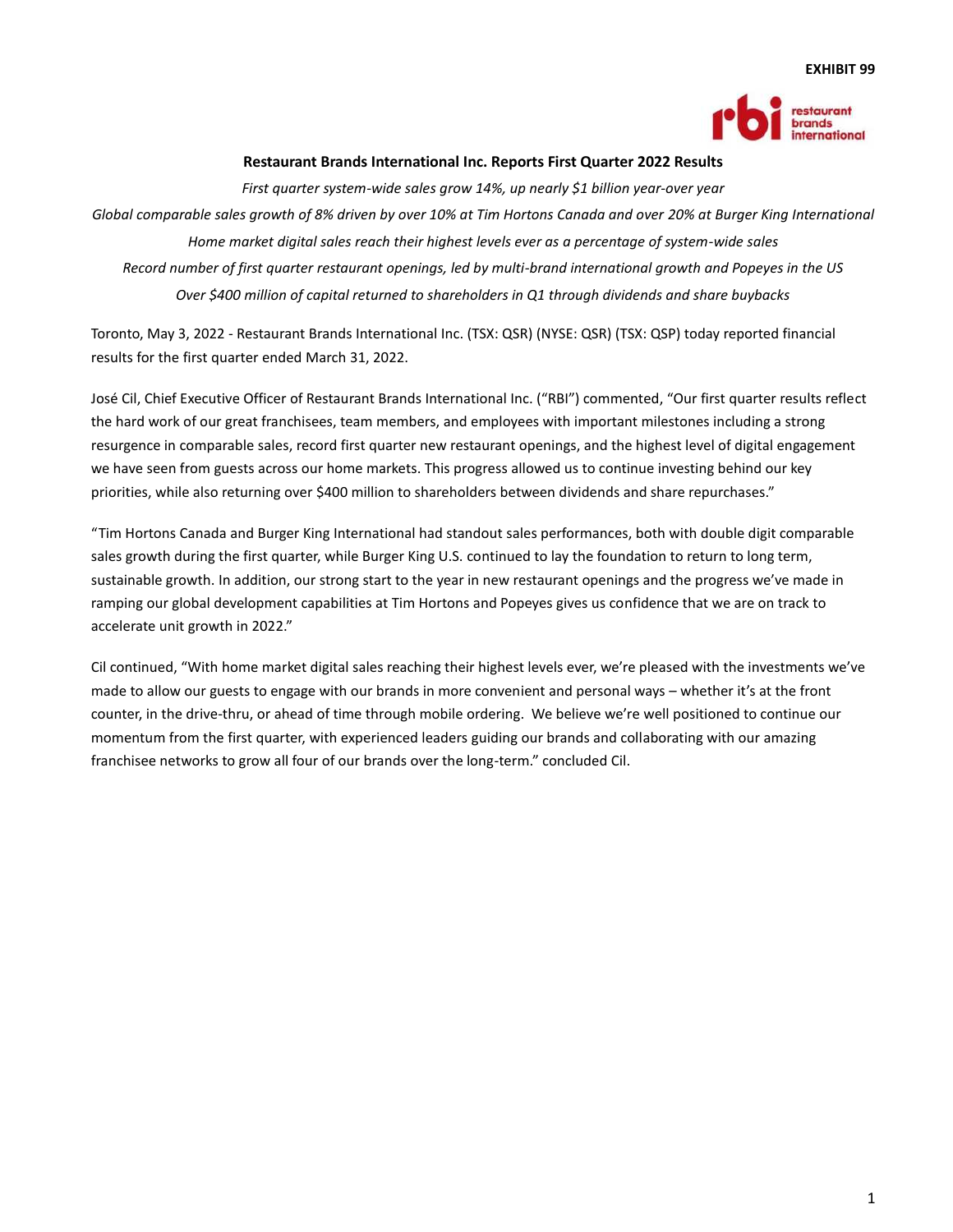| <b>Consolidated Operational Highlights</b> | Three Months Ended March 31,    |        |             |        |
|--------------------------------------------|---------------------------------|--------|-------------|--------|
|                                            |                                 | 2022   |             | 2021   |
|                                            |                                 |        | (Unaudited) |        |
| System-wide Sales Growth                   |                                 |        |             |        |
| TH                                         |                                 | 12.9 % |             | (4.9)% |
| ВK                                         |                                 | 16.5 % |             | 1.8 %  |
| <b>PLK</b>                                 |                                 | 4.1 %  |             | 7.0 %  |
| Consolidated (a)                           |                                 | 13.7 % |             | 1.4 %  |
| FHS (b)                                    |                                 | 7.4 %  |             | 27.0 % |
| System-wide Sales (in US\$ millions)       |                                 |        |             |        |
| TH                                         | \$                              | 1,556  | \$          | 1,379  |
| ВK                                         | \$                              | 5,818  | \$          | 5,173  |
| <b>PLK</b>                                 | \$                              | 1,383  | \$          | 1,344  |
| <b>FHS</b>                                 | \$                              | 272    | \$          |        |
| Consolidated (a)                           | $\overline{\boldsymbol{\zeta}}$ | 9,029  | \$          | 7,896  |
| FHS (b)                                    | \$                              |        | \$          | 254    |
| Net Restaurant Growth                      |                                 |        |             |        |
| TH                                         |                                 | 6.7 %  |             | 1.3 %  |
| ВK                                         |                                 | 3.1 %  |             | (0.8)% |
| PLK                                        |                                 | 7.9 %  |             | 4.8 %  |
| Consolidated (a)                           |                                 | 4.4 %  |             | 0.2 %  |
| FHS (b)                                    |                                 | 1.8 %  |             | 1.7 %  |
| System Restaurant Count at Period End      |                                 |        |             |        |
| TH                                         |                                 | 5,320  |             | 4,987  |
| ΒK                                         |                                 | 19,266 |             | 18,691 |
| <b>PLK</b>                                 |                                 | 3,771  |             | 3,495  |
| <b>FHS</b>                                 |                                 | 1,219  |             |        |
| Consolidated                               |                                 | 29,576 |             | 27,173 |
| FHS(b)                                     |                                 |        |             | 1,198  |
| Comparable Sales                           |                                 |        |             |        |
| TH                                         |                                 | 8.4 %  |             | (2.3)% |
| BK                                         |                                 | 10.3 % |             | 0.7%   |
| <b>PLK</b>                                 |                                 | (3.0)% |             | 1.5 %  |
| FHS(b)                                     |                                 | 4.2 %  |             | 24.2 % |

(a) Consolidated system-wide sales growth and consolidated net restaurant growth do not include the results of Firehouse Subs for all of the periods presented. Consolidated system-wide sales do not include the results of Firehouse Subs for 2021.

(b) 2021 Firehouse Subs figures are shown for informational purposes only, consistent with its fiscal calendar.

Note: System-wide sales growth and comparable sales are calculated on a constant currency basis and include sales at franchise restaurants and company-owned restaurants. System-wide sales are driven by sales at franchise restaurants, as approximately 100% of current restaurants are franchised. We do not record franchise sales as revenues; however, our royalty revenues and advertising fund contributions are calculated based on a percentage of franchise sales. Additionally, if a restaurant is closed for a significant portion of a month, the restaurant is excluded from the monthly comparable sales calculation.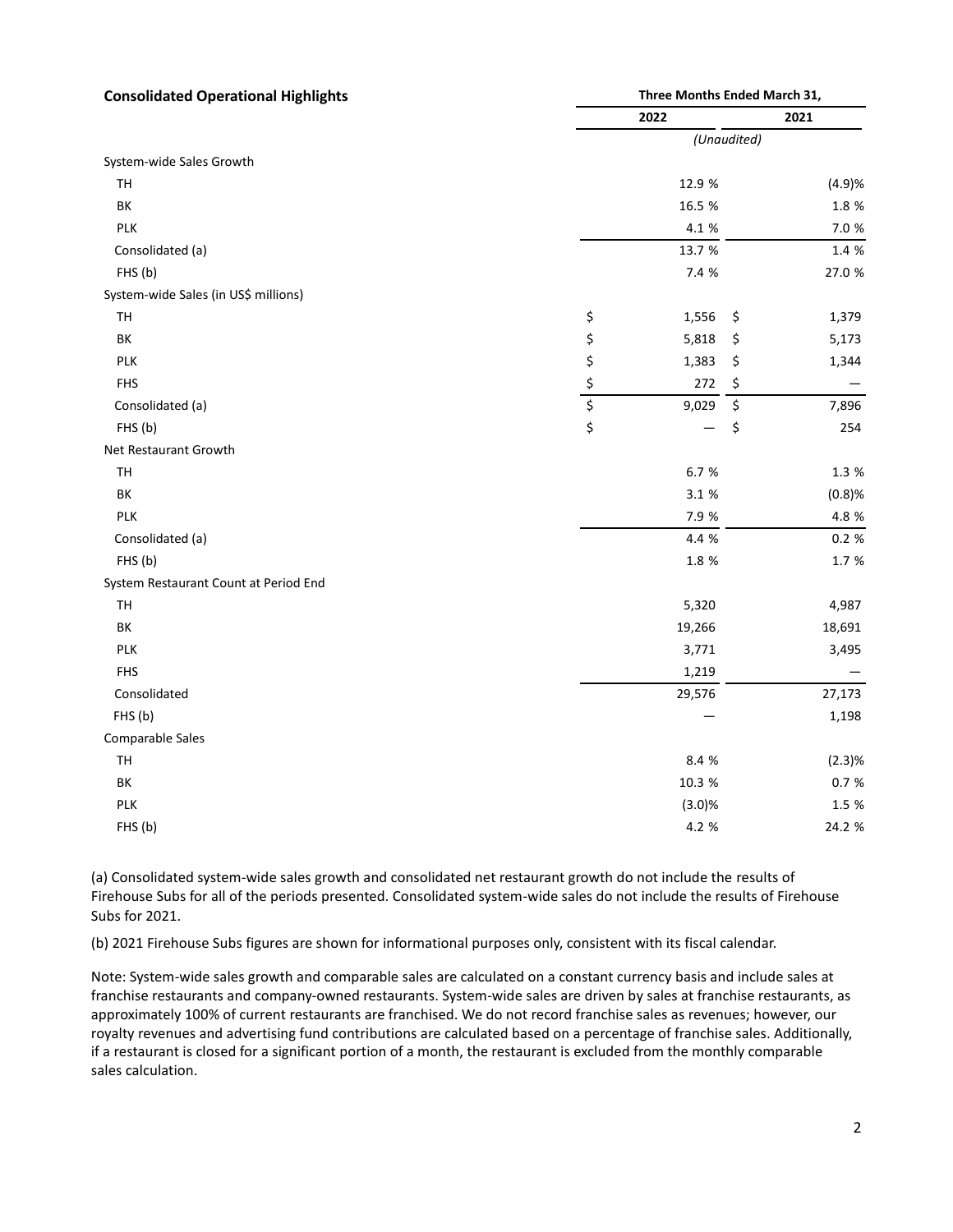## **Consolidated Financial Highlights**

|                                                      | Three Months Ended March 31, |                              |             |       |  |
|------------------------------------------------------|------------------------------|------------------------------|-------------|-------|--|
| (in US\$ millions, except per share data)            |                              | 2022                         |             | 2021  |  |
|                                                      |                              |                              | (Unaudited) |       |  |
| <b>Total Revenues</b>                                | \$                           | 1,451                        | \$          | 1,260 |  |
| Net Income                                           | \$                           | 270                          | \$          | 271   |  |
| Diluted Earnings per Share                           | \$                           | 0.59                         | \$          | 0.58  |  |
| TH Adjusted EBITDA <sup>(1)</sup>                    | \$                           | 231                          | \$          | 207   |  |
| BK Adjusted EBITDA <sup>(1)</sup>                    | \$                           | 229                          | \$          | 217   |  |
| PLK Adjusted EBITDA <sup>(1)</sup>                   | \$                           | 56                           | \$          | 56    |  |
| FHS Adjusted EBITDA <sup>(1)</sup>                   | \$                           | 14                           | \$          |       |  |
| Adjusted EBITDA <sup>(2)</sup>                       | \$                           | 530                          | \$          | 480   |  |
| Adjusted Net Income <sup>(2)</sup>                   | \$                           | 295                          | \$          | 257   |  |
| Adjusted Diluted Earnings per Share <sup>(2)</sup>   | \$                           | 0.64                         | \$          | 0.55  |  |
|                                                      |                              | Three Months Ended March 31, |             |       |  |
|                                                      |                              | 2022                         |             | 2021  |  |
|                                                      |                              |                              | (Unaudited) |       |  |
| Net cash provided by operating activities            | \$                           | 234                          | \$          | 266   |  |
| Net cash (used for) provided by investing activities | \$                           | 1                            | \$          | (7)   |  |
| Net cash (used for) provided by financing activities | \$                           | (426)                        | \$          | (261) |  |
| LTM Free Cash Flow(2)                                | \$                           | 1,593                        | \$          | 938   |  |

(1) TH Adjusted EBITDA, BK Adjusted EBITDA, PLK Adjusted EBITDA and FHS Adjusted EBITDA are our measures of segment profitability.

(2) Adjusted EBITDA, Adjusted Net Income, Adjusted Diluted Earnings per Share, LTM Free Cash Flow, and Net Leverage are non-GAAP financial measures. Please refer to "Non-GAAP Financial Measures" for further detail.

Net Debt \$ 12,581 \$ 11,401 Net Leverage(2) 5.5x 6.0x

Commencing upon the acquisition of Firehouse Subs in December 2021, we have four operating segments: Tim Hortons (TH), Burger King (BK), Popeyes Louisiana Kitchen (PLK) and Firehouse Subs (FHS). Our financial results and operational highlights are disclosed based on these segments each quarter.

The year-over-year increase in Total Revenues on an as reported and on an organic basis was primarily driven by an increase in system-wide sales at Tim Hortons, Burger King and Popeyes. On an as reported basis the increase was also driven by the inclusion of Firehouse Subs. This increase in Total Revenues was partially offset by unfavorable FX movements on an as reported basis.

The decrease in Net Income for the first quarter was primarily driven by an unfavorable change from other operating expenses (income) net, an unfavorable change from the impact of equity method investments, an increase in income tax expense and an increase in interest expense, partially offset by increases in segment income in our TH and BK segments and the inclusion of FHS segment income.

The year-over-year increase in Adjusted EBITDA on an as reported and on an organic basis was primarily driven by increases in TH and BK Adjusted EBITDA. On an as reported basis the increase was also driven by the inclusion of FHS Adjusted EBITDA partially offset by unfavorable FX movements.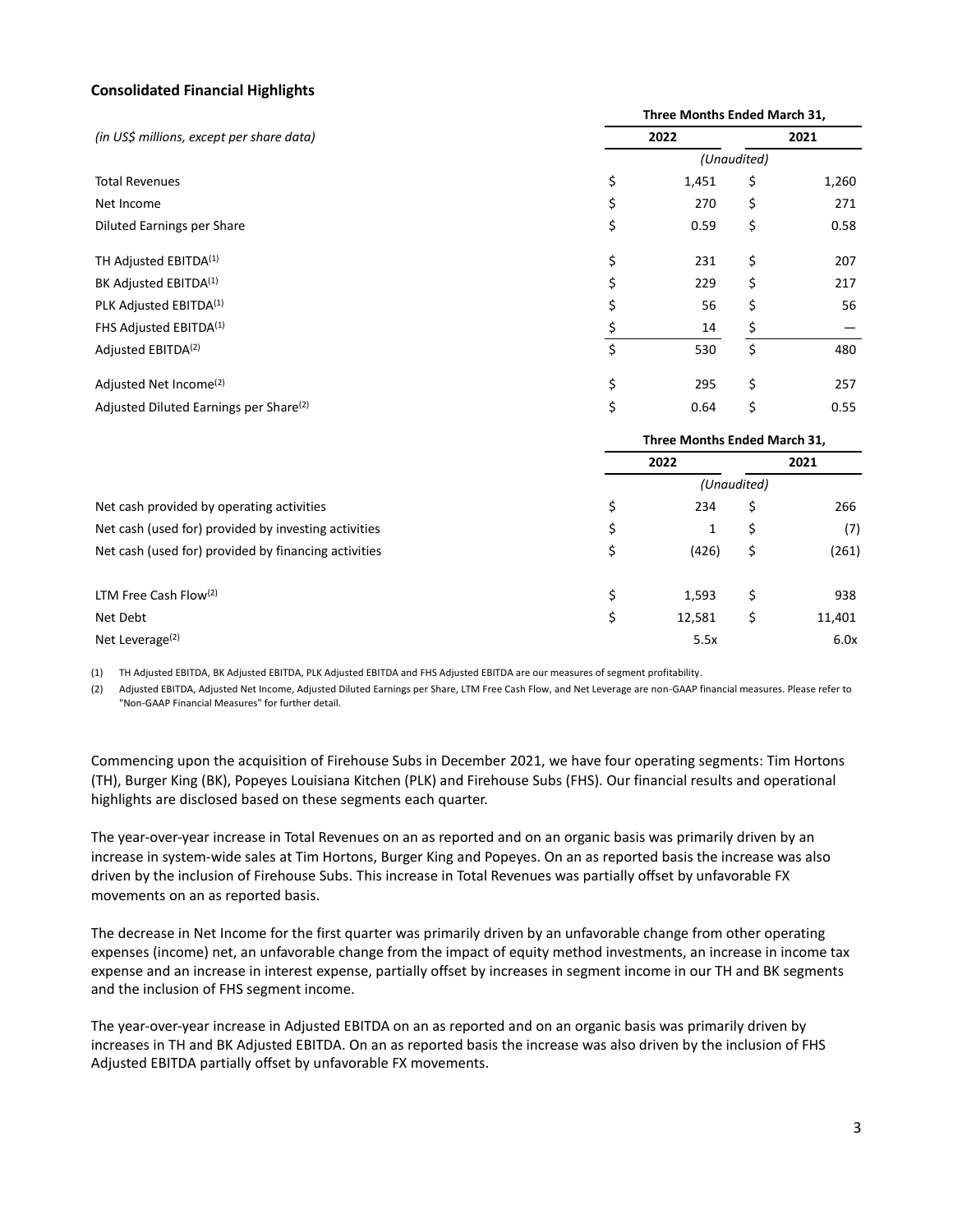The year-over-year increase in Adjusted Net Income was primarily driven by increases in Adjusted EBITDA in our TH and BK brands and the inclusion of FHS Adjusted EBITDA, partially offset by an increase in adjusted income tax expense.

## **COVID-19**

The global crisis resulting from the spread of coronavirus ("COVID-19") impacted our global restaurant operations for the three months ended March 31, 2022 and 2021, though in 2022 the impact was more modest than in the prior year.

During the three months ended March 31, 2022 and 2021, substantially all restaurants remained open, some with limited operations, such as drive-thru, takeout and delivery (where applicable), reduced, if any, dine-in capacity, and/or restrictions on hours of operation. Certain markets periodically required temporary closures while implementing government mandated lockdown orders. For example, while most regions have eased restrictions, increases in cases and new variants at the beginning of 2022 caused certain markets to re-impose temporary restrictions as a result of government mandates. We expect local conditions to continue to dictate limitations on restaurant operations, capacity, and hours of operation.

During the three months ended March 31, 2022, COVID-19 contributed to labor challenges, which in some regions resulted in reduced operating hours and service modes at select restaurants as well as supply chain pressures.

With the pandemic affecting consumer behavior, the importance of digital sales, including delivery, has grown. We expect to continue to support enhancements of our digital and marketing capabilities.

## **War in Ukraine**

We entered into a master franchise joint venture arrangement in Russia ten years ago, similar to our approach in a number of other global markets. We own a minority stake (15%) in the joint venture and none of the other owners have a majority share. During the first quarter, we shared a number of actions that we have taken to date as a result of the tragic events related to Russia's military invasion of Ukraine. We suspended all corporate support for the Russian market, including operations, marketing, and supply chain support in addition to refusing approvals for new investment and expansion.

The impact on our consolidated results are measurable, but not material. Burger King is our only brand with restaurants in Russia, and in 2021, these restaurants represented 2.0% of total system-wide sales, 2.9% of total restaurant count excluding Firehouse Subs, 4.5% of total net restaurant growth, 0.6% of total revenue, and 1.7% of Consolidated Adjusted EBITDA. While we currently include Russia within reported KPIs, we do not expect to recognize any profits in 2022. During the first quarter, these Russian restaurants had an estimated 2.6% or \$12 million negative impact on our year-over-year organic adjusted EBITDA growth.

## **Reclassification of Technology Revenues and Expenses**

This quarter we made a change to the way we report revenues and expenses related to technology initiatives to provide clarity and consistency across our brands and with our industry peers. We had previously included revenue from technology fees in Franchise and property revenues, while the associated technology expenses were included in General and administrative expenses. During the first quarter and going forward, revenue from technology fees will be reported in Advertising revenues and other services, while the associated technology expenses will be reported in Advertising expenses and other services.

Additionally, prior year amounts in the condensed consolidated statement of operations and accompanying BK segment results have been reclassified in order to be comparable with the current year classifications. These reclassifications did not arise as a result of any changes to accounting policies and relate entirely to presentation with no effect on previously reported net income and segment income. Refer to page 23 for the RBI consolidated and BK segment quarterly results for 2021 adjusted for these reclassifications.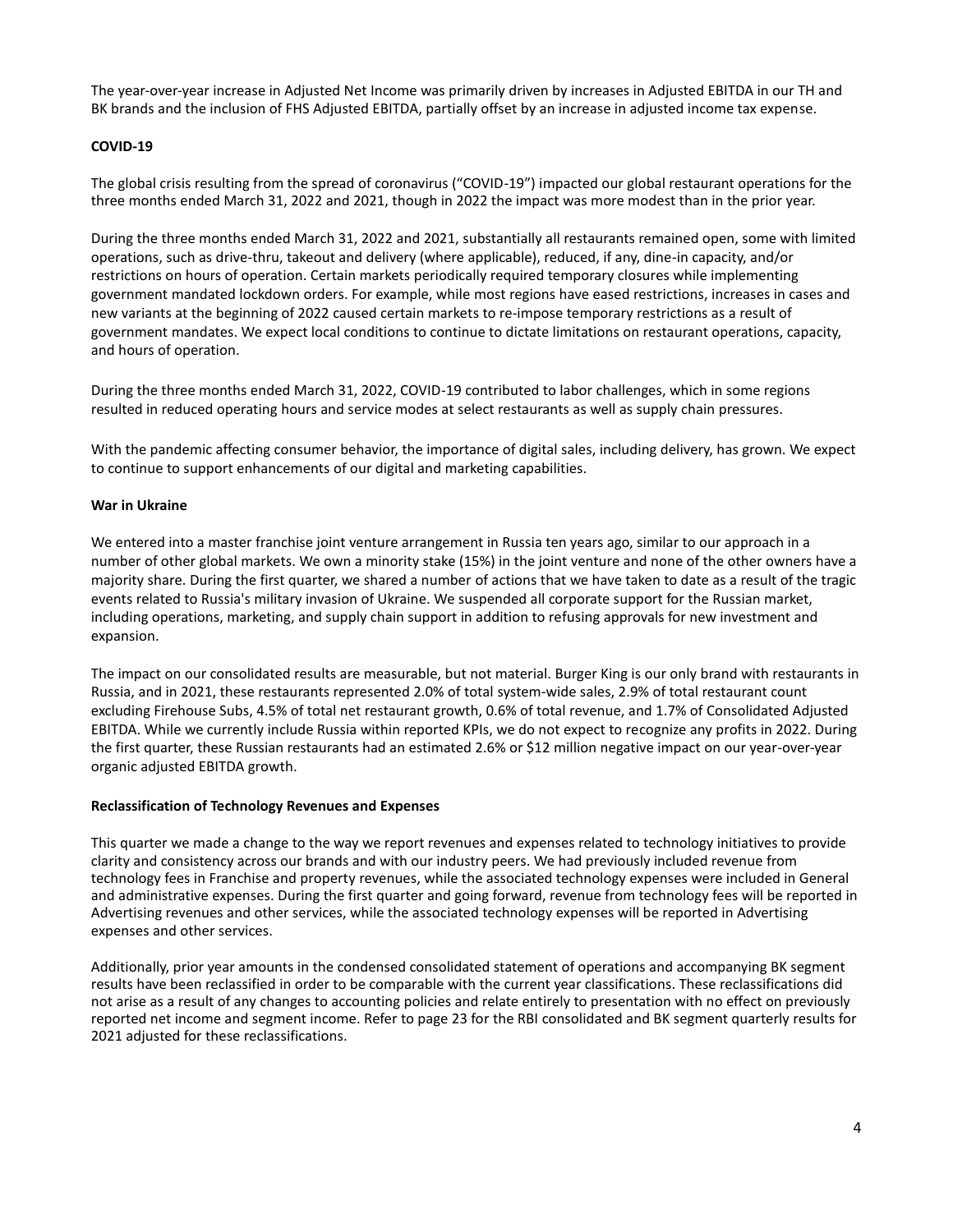## **TH Segment Results**

|                                         |    | Three Months Ended March 31, |             |        |
|-----------------------------------------|----|------------------------------|-------------|--------|
| (in US\$ millions)                      |    | 2022                         |             | 2021   |
|                                         |    |                              | (Unaudited) |        |
| System-wide Sales Growth                |    | 12.9 %                       |             | (4.9)% |
| System-wide Sales                       | \$ | 1,556                        | \$          | 1,379  |
| Comparable Sales                        |    | 8.4 %                        |             | (2.3)% |
| Net Restaurant Growth                   |    | 6.7 %                        |             | 1.3 %  |
| System Restaurant Count at Period End   |    | 5,320                        |             | 4,987  |
| Sales                                   | \$ | 566                          | \$          | 473    |
| Franchise and Property Revenues         | Ś  | 206                          | \$          | 190    |
| Advertising Revenues and Other Services | \$ | 57                           | \$          | 47     |
| <b>Total Revenues</b>                   |    | 829                          | \$          | 710    |
| Cost of Sales                           | \$ | 453                          | \$          | 370    |
| Franchise and Property Expenses         | \$ | 81                           | \$          | 81     |
| Advertising Expenses and Other Services | \$ | 67                           | \$          | 62     |
| Segment G&A                             |    | 29                           | \$          | 24     |
| Segment Depreciation and Amortization   |    | 29                           | \$          | 31     |
| Adjusted EBITDA(1)(3)                   | \$ | 231                          | \$          | 207    |

(3) TH Adjusted EBITDA includes \$3 million of cash distributions received from equity method investments for the three months ended March 31, 2022 and 2021.

For the first quarter of 2022, the increase in system-wide sales was primarily driven by comparable sales of 8.4%, including Canada comparable sales of 10.1%, and net restaurant growth of 6.7%.

The year-over-year increase in Total Revenues on an as reported and on an organic basis was primarily driven by an increase in system-wide sales as well as increases in commodity prices and an increase in sales to retailers.

The year-over-year increase in Adjusted EBITDA on an as reported and on an organic basis was primarily driven by the increase in system-wide sales and by advertising expenses exceeding advertising revenues to a lesser extent than in the prior year period, partially offset by an increase in Segment G&A.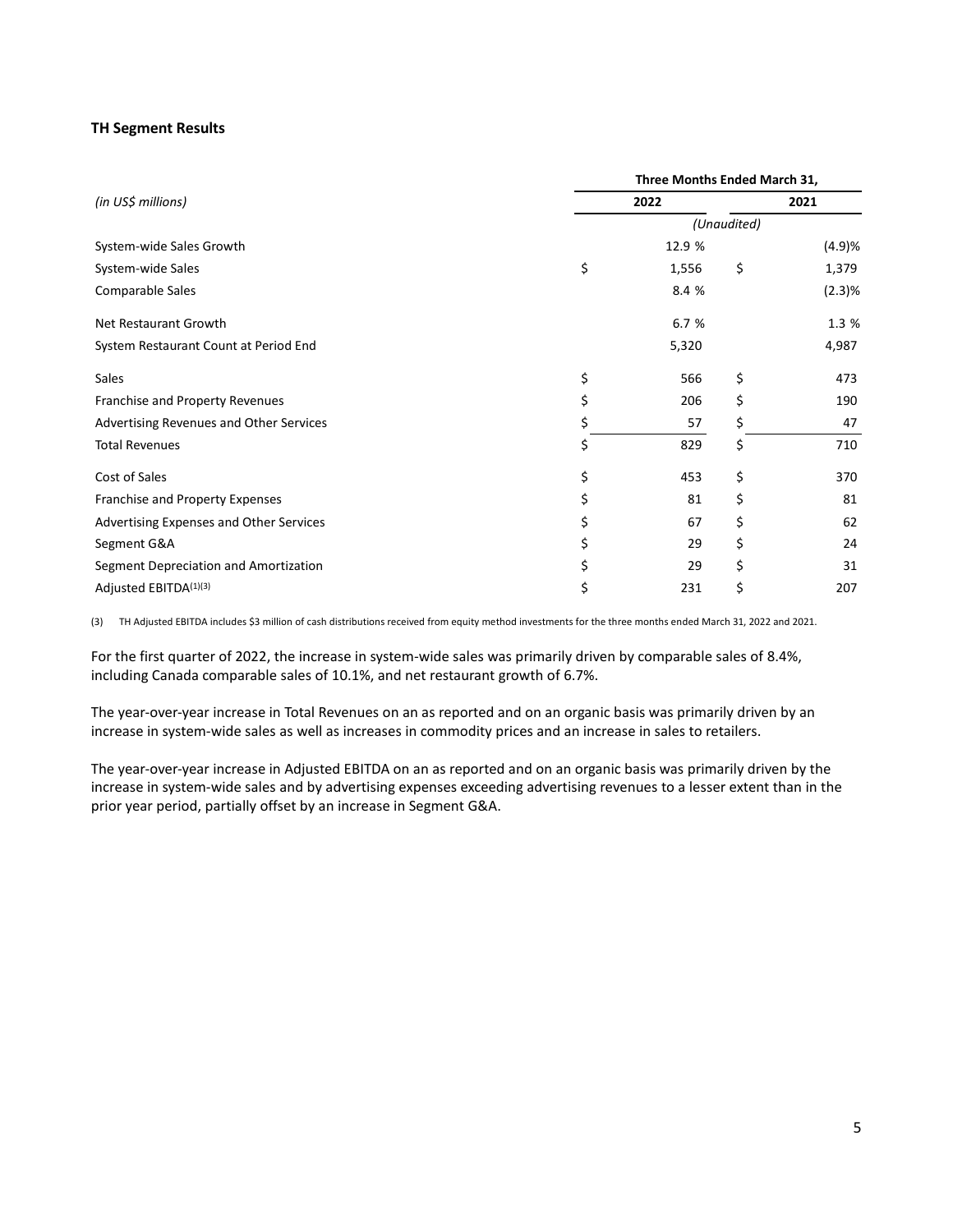## **BK Segment Results**

|                                         | Three Months Ended March 31, |             |        |
|-----------------------------------------|------------------------------|-------------|--------|
| (in US\$ millions)                      | 2022                         |             | 2021   |
|                                         |                              | (Unaudited) |        |
| System-wide Sales Growth                | 16.5 %                       |             | 1.8 %  |
| System-wide Sales                       | \$<br>5,818                  | \$          | 5,173  |
| Comparable Sales                        | 10.3 %                       |             | 0.7%   |
| Net Restaurant Growth                   | 3.1 %                        |             | (0.8)% |
| System Restaurant Count at Period End   | 19,266                       |             | 18,691 |
| Sales                                   | \$<br>16                     | \$          | 16     |
| Franchise and Property Revenues         | \$<br>318                    | \$          | 289    |
| Advertising Revenues and Other Services | \$<br>109                    | \$          | 102    |
| <b>Total Revenues</b>                   | \$<br>443                    | \$          | 407    |
| Cost of Sales                           | \$<br>17                     | \$          | 16     |
| Franchise and Property Expenses         | \$<br>45                     | \$          | 33     |
| Advertising Expenses and Other Services | \$<br>119                    | \$          | 118    |
| Segment G&A                             | 45                           | \$          | 35     |
| Segment Depreciation and Amortization   | 12                           | \$          | 12     |
| Adjusted EBITDA <sup>(1)</sup>          | \$<br>229                    | \$          | 217    |

For the first quarter of 2022, the increase in system-wide sales was driven by comparable sales of 10.3%, including rest of the world comparable sales of 20.1% and relatively flat US comparable sales, and net restaurant growth of 3.1%.

The year-over-year change in Total Revenues on an as reported and on an organic basis was primarily driven by the increase in system-wide sales. This increase in Total Revenues was partially offset by unfavorable FX movements on an as reported basis.

The year-over-year change in Adjusted EBITDA on an as reported and on an organic basis was primarily driven by the increase in system-wide sales and by advertising expenses exceeding advertising revenues to a lesser extent than in the prior year period, partially offset by bad debt expense in the current year, primarily related to Russia, compared to bad debt recoveries in the prior year and an increase in Segment G&A. This increase in Adjusted EBITDA was partially offset by unfavorable FX movements on an as reported basis.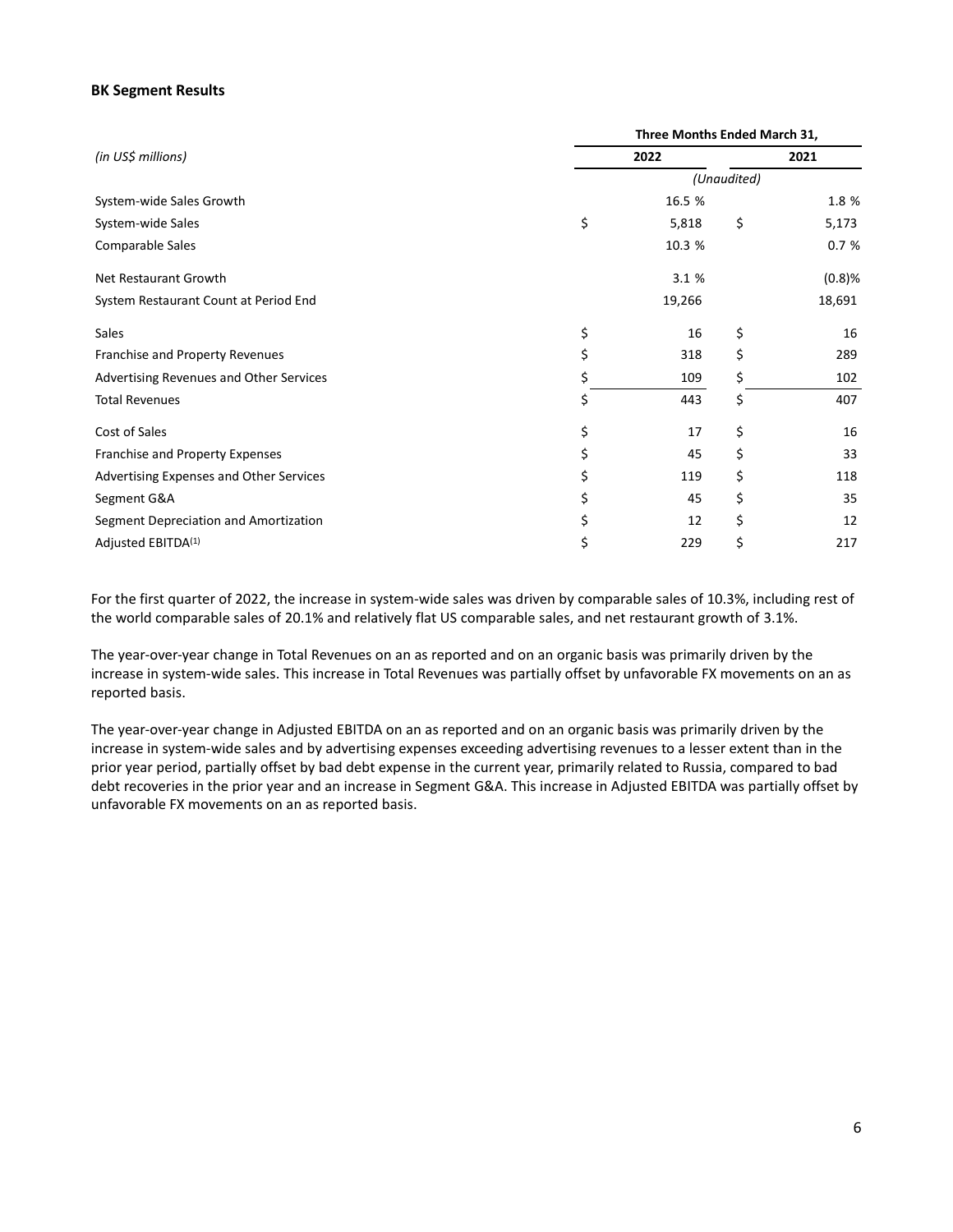## **PLK Segment Results**

|                                         | Three Months Ended March 31, |             |                |
|-----------------------------------------|------------------------------|-------------|----------------|
| (in US\$ millions)                      | 2022                         |             | 2021           |
|                                         |                              | (Unaudited) |                |
| System-wide Sales Growth                | 4.1 %                        |             | 7.0 %          |
| System-wide Sales                       | \$<br>1,383                  | \$          | 1,344          |
| Comparable Sales                        | (3.0)%                       |             | 1.5 %          |
| Net Restaurant Growth                   | 7.9 %                        |             | 4.8 %          |
| System Restaurant Count at Period End   | 3,771                        |             | 3,495          |
| Sales                                   | \$<br>17                     | \$          | 18             |
| Franchise and Property Revenues         | \$<br>71                     | \$          | 69             |
| Advertising Revenues and Other Services | \$<br>60                     | \$          | 56             |
| <b>Total Revenues</b>                   | \$<br>148                    | \$          | 143            |
| Cost of Sales                           | \$<br>16                     | \$          | 15             |
| Franchise and Property Expenses         | 2                            | \$          | 2              |
| Advertising Expenses and Other Services | 61                           | \$          | 57             |
| Segment G&A                             | \$<br>15                     | \$          | 14             |
| Segment Depreciation and Amortization   | \$<br>2                      | \$          | $\overline{2}$ |
| Adjusted EBITDA <sup>(1)</sup>          | \$<br>56                     | \$          | 56             |

For the first quarter of 2022, the increase in system-wide sales was driven by net restaurant growth of 7.9%, partially offset by a decrease in comparable sales of (3.0)%, including a decrease in US comparable sales of (4.6)%.

The year-over-year change in Total Revenues on an as reported and on an organic basis was primarily driven by the increase in system-wide sales.

Adjusted EBITDA on an as reported and on an organic basis was primarily driven by the increase in system-wide sales, offset by an increase in Segment G&A and a lower contribution from company restaurants.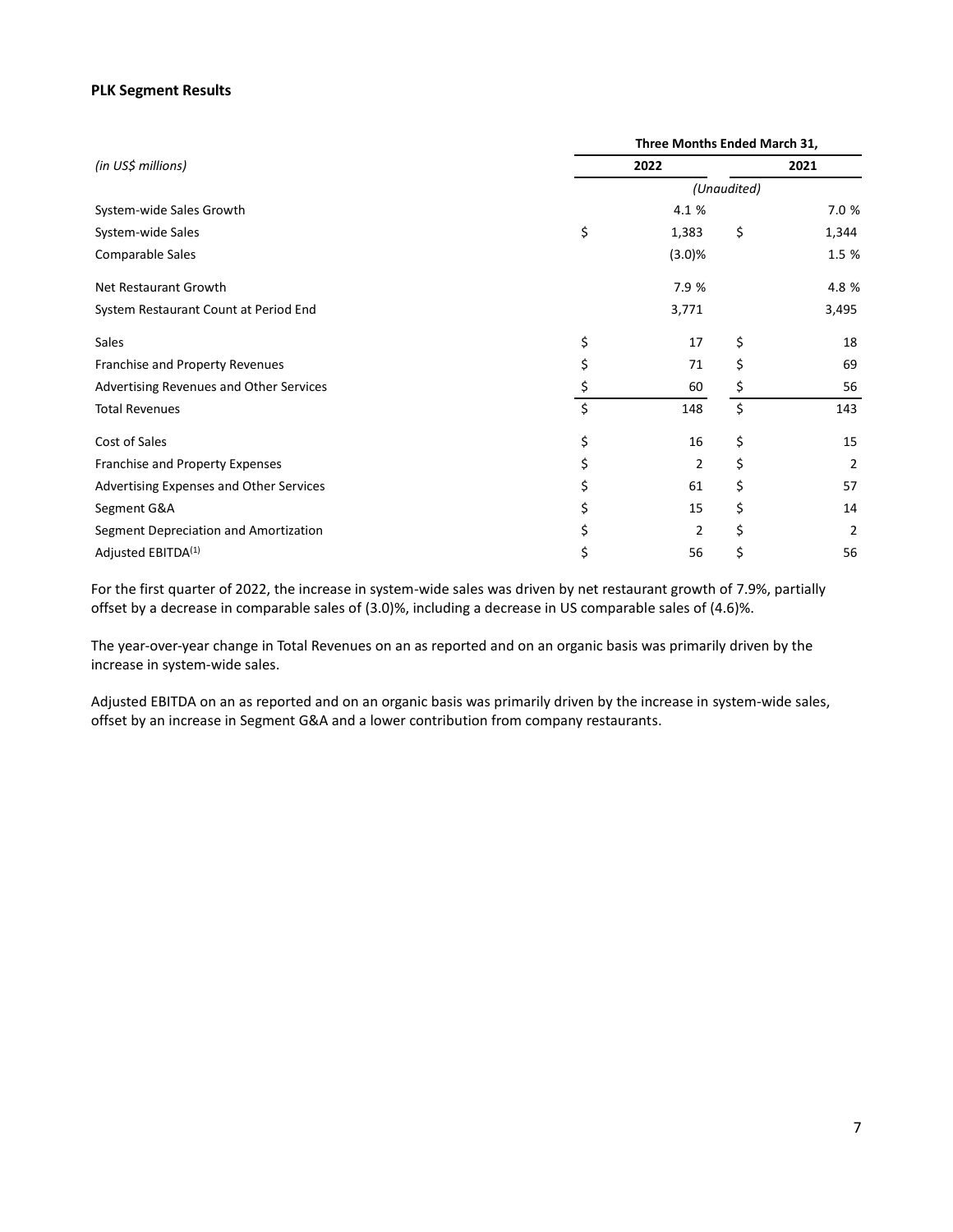## **FHS Segment Results**

|                                           | Three Months Ended March 31, |             |        |
|-------------------------------------------|------------------------------|-------------|--------|
| (in US\$ millions)                        | 2022                         |             | 2021   |
|                                           |                              | (Unaudited) |        |
| System-wide Sales Growth (a)              | 7.4 %                        |             | 27.0 % |
| System-wide Sales (a)                     | \$<br>272                    | \$          | 254    |
| Comparable Sales (a)                      | 4.2 %                        |             | 24.2 % |
| Net Restaurant Growth (a)                 | 1.8 %                        |             | 1.7 %  |
| System Restaurant Count at Period End (a) | 1,219                        |             | 1,198  |
| Sales                                     | \$<br>10                     |             | N/A    |
| Franchise and Property Revenues           | \$<br>20                     |             | N/A    |
| Advertising Revenues and Other Services   | \$                           |             | N/A    |
| <b>Total Revenues</b>                     | \$<br>31                     |             | N/A    |
| Cost of Sales                             | \$<br>8                      |             | N/A    |
| Franchise and Property Expenses           | \$<br>2                      |             | N/A    |
| Segment G&A                               | \$<br>8                      |             | N/A    |
| Adjusted EBITDA <sup>(1)</sup>            | \$<br>14                     |             | N/A    |

(a) 2021 Firehouse Subs figures are shown for informational purposes only, consistent with its fiscal calendar.

For the first quarter of 2022, the increase in system-wide sales was driven by an increase in comparable sales of 4.2%, including US comparable sales of 4.5%, and net restaurant growth of 1.8%.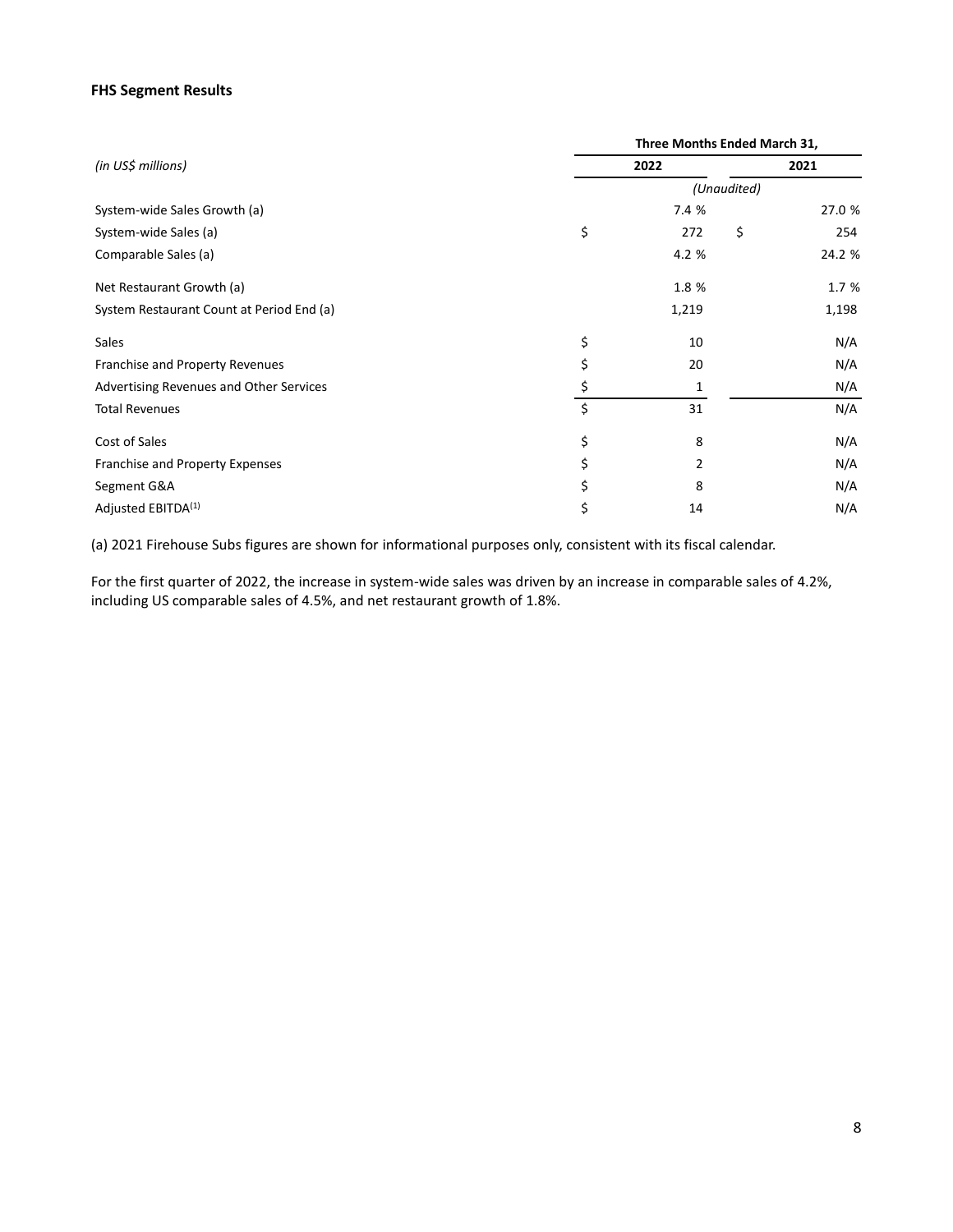## **Cash and Liquidity**

As of March 31, 2022, total debt was \$13.5 billion, net debt (total debt less cash and cash equivalents of \$0.9 billion) was \$12.6 billion, and net leverage was 5.5x. During the first quarter we also repurchased 2.9 million RBI common shares for \$161 million under our \$1 billion share repurchase program and as of March 31, 2022 had \$288 million remaining under the authorization.

The RBI Board of Directors has declared a dividend of \$0.54 per common share and partnership exchangeable unit of Restaurant Brands International Limited Partnership for the second quarter of 2022. The dividend will be payable on July 6, 2022 to shareholders and unitholders of record at the close of business on June 22, 2022.

## **Investor Conference Call**

We will host an investor conference call and webcast at 8:30 a.m. Eastern Time on Tuesday, May 3, 2022, to review financial results for the first quarter ended March 31, 2022. The earnings call will be broadcast live via our investor relations website at http://rbi.com/investors and a replay will be available for 30 days following the release. The dial-in number is (844) 200-6205 for U.S. callers, (833) 950-0062 for Canadian callers, and (929) 526- 1599 for callers from other countries. For all dial-in numbers please use the following access code: 016518.

The Company will also host a Tim Hortons Canada Investor Day on Tuesday, May 3, 2022, starting at 11:00 a.m. Eastern Time. The event will provide investors an opportunity to hear the Tim Hortons Canada leadership team discuss the brand's business strategy and growth in detail. A live webcast of the investor day will be available on the Company's investor relations website and will be available for 30 days following the event. The webcast can be accessed at THInvestorDay2022.can.chime.live.

For further information: Investors: investor@rbi.com; Media**:** media@rbi.com

## **About Restaurant Brands International Inc.**

Restaurant Brands International Inc. is one of the world's largest quick service restaurant companies with over \$35 billion in annual system-wide sales and over 29,000 restaurants in more than 100 countries. RBI owns four of the world's most prominent and iconic quick service restaurant brands – TIM HORTONS®, BURGER KING®, POPEYES®, and FIREHOUSE SUBS®. These independently operated brands have been serving their respective guests, franchisees and communities for decades. Through its *Restaurant Brands for Good* framework, RBI is improving sustainable outcomes related to its food, the planet, and people and communities. To learn more about RBI, please visit the company's website at www.rbi.com.

## **Forward-Looking Statements**

This press release contains certain forward-looking statements and information, which reflect management's current beliefs and expectations regarding future events and operating performance and speak only as of the date hereof. These forward-looking statements are not guarantees of future performance and involve a number of risks and uncertainties. These forward-looking statements include statements about our expectations regarding the effects and continued impact of the COVID-19 pandemic on our results of operations, business, liquidity, prospects and restaurant operations and those of our franchisees, including local conditions and government-imposed limitations and restrictions, our growth opportunities and ability to drive long-term, sustainable growth, our investments in digital and marketing initiatives and the impact of these initiatives on guest experience, and our discontinuation of operations in and financial results from Russia. The factors that could cause actual results to differ materially from RBI's expectations are detailed in filings of RBI with the Securities and Exchange Commission and applicable Canadian securities regulatory authorities, such as its annual and quarterly reports and current reports on Form 8-K, and include the following: risks related to unforeseen events such as pandemics; risks related to supply chain; risks related to ownership and leasing of properties; risks related to our franchisees financial stability and their ability to access and maintain the liquidity necessary to operate their business; risks related to RBI's ability to successfully implement its domestic and international growth strategy and risks related to its international operations; risks related to RBI's ability to compete domestically and internationally in an intensely competitive industry; risks related to technology; risks related to the conflict between Russia and Ukraine, and changes in applicable tax and other laws and regulations or interpretations thereof. Other than as required under U.S. federal securities laws or Canadian securities laws, we do not assume a duty to update these forward-looking statements, whether as a result of new information, subsequent events or circumstances, change in expectations or otherwise.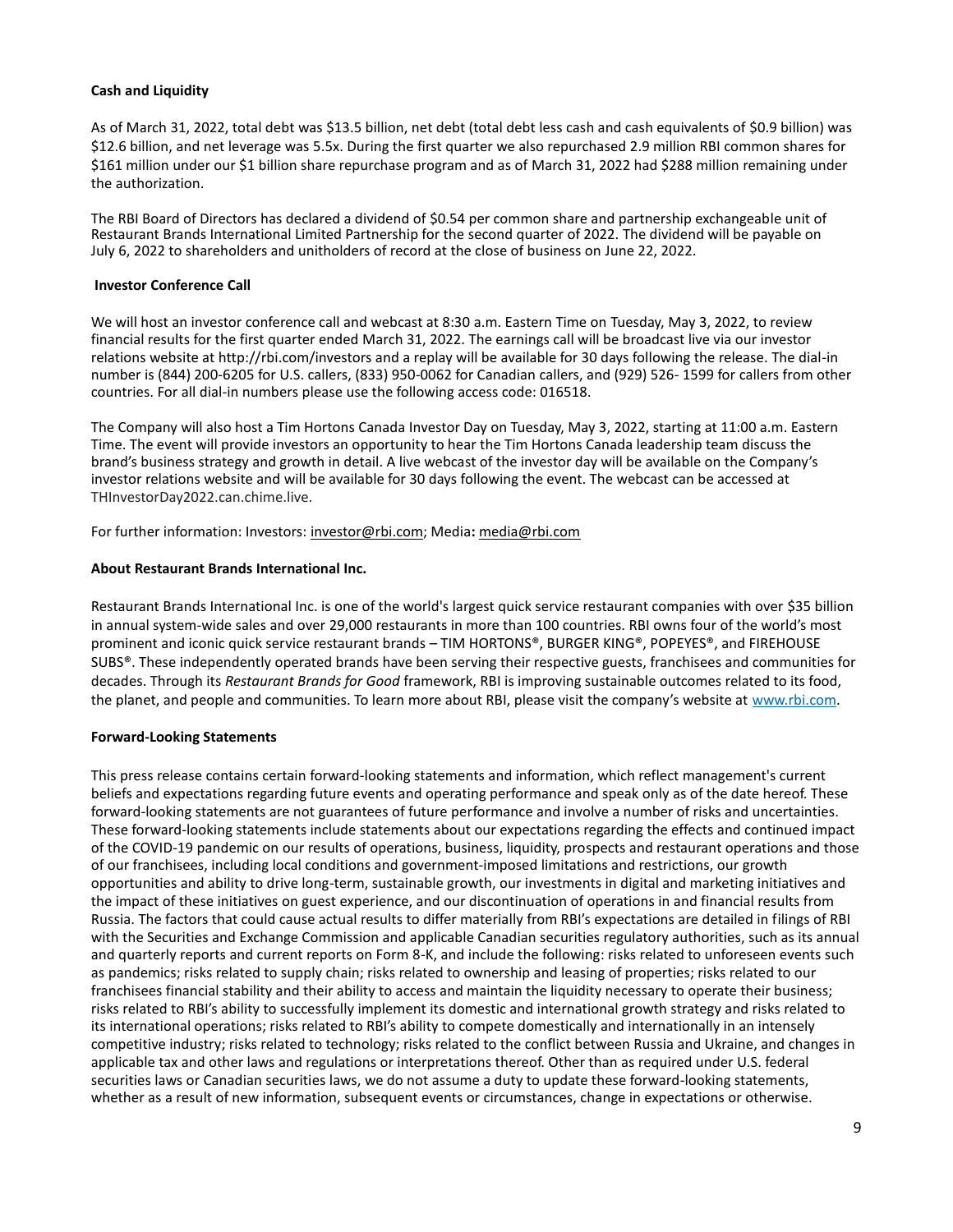## Condensed Consolidated Statements of Operations (In millions of U.S. dollars, except per share data)

|                                                     |       | Three Months Ended March 31, |                |  |  |
|-----------------------------------------------------|-------|------------------------------|----------------|--|--|
|                                                     | 2022  |                              | 2021           |  |  |
| Revenues:                                           |       |                              |                |  |  |
| Sales                                               | \$    | 609<br>Ś                     | 507            |  |  |
| Franchise and property revenues                     |       | 615                          | 548            |  |  |
| Advertising revenues and other services             |       | 227                          | 205            |  |  |
| <b>Total revenues</b>                               | 1,451 |                              | 1,260          |  |  |
| Operating costs and expenses:                       |       |                              |                |  |  |
| Cost of sales                                       |       | 494                          | 401            |  |  |
| Franchise and property expenses                     |       | 130                          | 116            |  |  |
| Advertising expenses and other services             |       | 247                          | 237            |  |  |
| General and administrative expenses                 |       | 133                          | 104            |  |  |
| (Income) loss from equity method investments        |       | 13                           | $\overline{2}$ |  |  |
| Other operating expenses (income), net              |       | (16)                         | (42)           |  |  |
| Total operating costs and expenses                  | 1,001 |                              | 818            |  |  |
| Income from operations                              |       | 450                          | 442            |  |  |
| Interest expense, net                               |       | 127                          | 124            |  |  |
| Income before income taxes                          |       | 323                          | 318            |  |  |
| Income tax expense                                  |       | 53                           | 47             |  |  |
| Net income                                          |       | 270                          | 271            |  |  |
| Net income attributable to noncontrolling interests |       | 87                           | 92             |  |  |
| Net income attributable to common shareholders      |       | 183<br>\$                    | 179            |  |  |
| Earnings per common share                           |       |                              |                |  |  |
| <b>Basic</b>                                        | \$    | 0.59<br>\$                   | 0.59           |  |  |
| Diluted                                             | \$    | 0.59<br>\$                   | 0.58           |  |  |
| Weighted average shares outstanding (in millions):  |       |                              |                |  |  |
| <b>Basic</b>                                        |       | 309                          | 306            |  |  |
| Diluted                                             |       | 458                          | 465            |  |  |
| Cash dividends declared per common share            | \$    | 0.54<br>\$                   | 0.53           |  |  |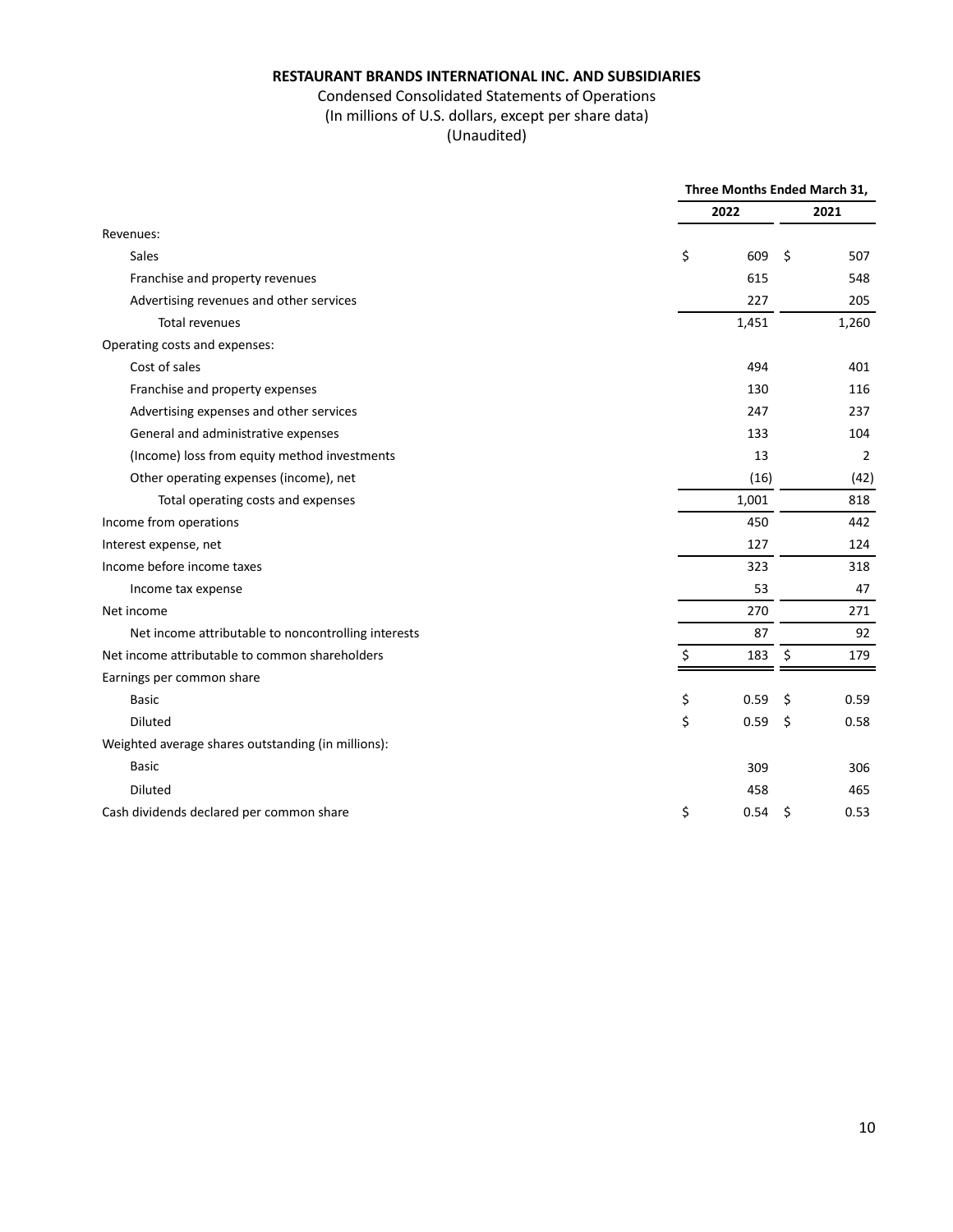# Condensed Consolidated Balance Sheets

(In millions of U.S. dollars, except share data)

|                                                                                                                                                                                                                                        | As of          |             |    |                   |
|----------------------------------------------------------------------------------------------------------------------------------------------------------------------------------------------------------------------------------------|----------------|-------------|----|-------------------|
|                                                                                                                                                                                                                                        | March 31, 2022 |             |    | December 31, 2021 |
| <b>ASSETS</b>                                                                                                                                                                                                                          |                |             |    |                   |
| Current assets:                                                                                                                                                                                                                        |                |             |    |                   |
| Cash and cash equivalents                                                                                                                                                                                                              | \$             | 895         | Ŝ. | 1,087             |
| Accounts and notes receivable, net of allowance of \$27 and \$18,<br>respectively                                                                                                                                                      |                | 593         |    | 547               |
| Inventories, net                                                                                                                                                                                                                       |                | 108         |    | 96                |
| Prepaids and other current assets                                                                                                                                                                                                      |                | 90          |    | 86                |
| Total current assets                                                                                                                                                                                                                   |                | 1,686       |    | 1,816             |
| Property and equipment, net of accumulated depreciation and amortization of<br>\$1,014 and \$979, respectively                                                                                                                         |                | 2,023       |    | 2,035             |
| Operating lease assets, net                                                                                                                                                                                                            |                | 1,137       |    | 1,130             |
| Intangible assets, net                                                                                                                                                                                                                 |                | 11,451      |    | 11,417            |
| Goodwill                                                                                                                                                                                                                               |                | 6,050       |    | 6,006             |
| Net investment in property leased to franchisees                                                                                                                                                                                       |                | 82          |    | 80                |
| Other assets, net                                                                                                                                                                                                                      |                | 743         |    | 762               |
| <b>Total assets</b>                                                                                                                                                                                                                    | \$             | 23,172      | \$ | 23,246            |
| LIABILITIES AND SHAREHOLDERS' EQUITY                                                                                                                                                                                                   |                |             |    |                   |
| <b>Current liabilities:</b>                                                                                                                                                                                                            |                |             |    |                   |
| Accounts and drafts payable                                                                                                                                                                                                            | \$             | 637         | \$ | 614               |
| Other accrued liabilities                                                                                                                                                                                                              |                | 917         |    | 947               |
| Gift card liability                                                                                                                                                                                                                    |                | 169         |    | 221               |
| Current portion of long-term debt and finance leases                                                                                                                                                                                   |                | 105         |    | 96                |
| <b>Total current liabilities</b>                                                                                                                                                                                                       |                | 1,828       |    | 1,878             |
| Long-term debt, net of current portion                                                                                                                                                                                                 |                | 12,903      |    | 12,916            |
| Finance leases, net of current portion                                                                                                                                                                                                 |                | 337         |    | 333               |
| Operating lease liabilities, net of current portion                                                                                                                                                                                    |                | 1,074       |    | 1,070             |
| Other liabilities, net                                                                                                                                                                                                                 |                | 1,689       |    | 1,822             |
| Deferred income taxes, net                                                                                                                                                                                                             |                | 1,380       |    | 1,374             |
| <b>Total liabilities</b>                                                                                                                                                                                                               |                | 19,211      |    | 19,393            |
| Shareholders' equity:                                                                                                                                                                                                                  |                |             |    |                   |
| Common shares, no par value; unlimited shares authorized at March 31,<br>2022 and December 31, 2021; 308,684,403 shares issued and outstanding<br>at March 31, 2022; 309,025,068 shares issued and outstanding at<br>December 31, 2021 |                | 2,059       |    | 2,156             |
| <b>Retained earnings</b>                                                                                                                                                                                                               |                | 804         |    | 791               |
| Accumulated other comprehensive income (loss)                                                                                                                                                                                          |                | (573)       |    | (710)             |
| Total Restaurant Brands International Inc. shareholders' equity                                                                                                                                                                        |                | 2,290       |    | 2,237             |
| Noncontrolling interests                                                                                                                                                                                                               |                | 1,671       |    | 1,616             |
| Total shareholders' equity                                                                                                                                                                                                             |                | 3,961       |    | 3,853             |
| Total liabilities and shareholders' equity                                                                                                                                                                                             | \$             | $23,172$ \$ |    | 23,246            |
|                                                                                                                                                                                                                                        |                |             |    |                   |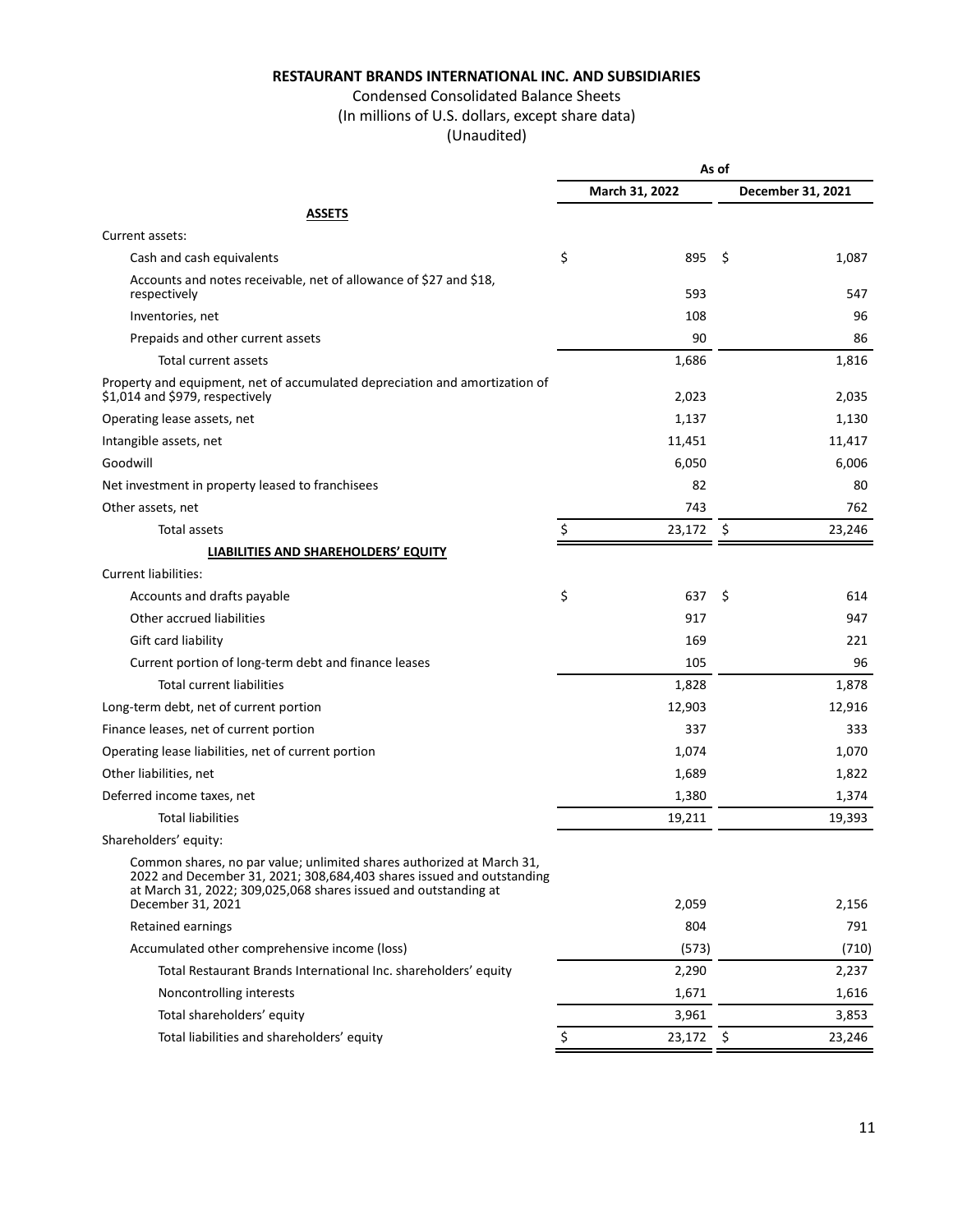## Condensed Consolidated Statements of Cash Flows

(In millions of U.S. dollars)

|                                                                                      | Three Months Ended March 31, |              |      |                |
|--------------------------------------------------------------------------------------|------------------------------|--------------|------|----------------|
|                                                                                      |                              | 2022         |      | 2021           |
| Cash flows from operating activities:                                                |                              |              |      |                |
| Net income                                                                           | \$                           | 270          | - \$ | 271            |
| Adjustments to reconcile net income to net cash provided by operating<br>activities: |                              |              |      |                |
| Depreciation and amortization                                                        |                              | 49           |      | 49             |
| Amortization of deferred financing costs and debt issuance discount                  |                              | 7            |      | 7              |
| (Income) loss from equity method investments                                         |                              | 13           |      | $\overline{2}$ |
| (Gain) loss on remeasurement of foreign denominated transactions                     |                              | (21)         |      | (43)           |
| Net (gains) losses on derivatives                                                    |                              | 18           |      | 20             |
| Share-based compensation and non-cash incentive compensation expense                 |                              | 27           |      | 26             |
| Deferred income taxes                                                                |                              | (16)         |      | 14             |
| Other                                                                                |                              | 9            |      | (8)            |
| Changes in current assets and liabilities, excluding acquisitions and dispositions:  |                              |              |      |                |
| Accounts and notes receivable                                                        |                              | (46)         |      | 24             |
| Inventories and prepaids and other current assets                                    |                              | (22)         |      | (4)            |
| Accounts and drafts payable                                                          |                              | 18           |      | 19             |
| Other accrued liabilities and gift card liability                                    |                              | (91)         |      | (117)          |
| Tenant inducements paid to franchisees                                               |                              | (2)          |      |                |
| Other long-term assets and liabilities                                               |                              | 21           |      | 6              |
| Net cash provided by operating activities                                            |                              | 234          |      | 266            |
| Cash flows from investing activities:                                                |                              |              |      |                |
| Payments for property and equipment                                                  |                              | (10)         |      | (15)           |
| Net proceeds from disposal of assets, restaurant closures, and refranchisings        |                              | 4            |      | 11             |
| Settlement/sale of derivatives, net                                                  |                              | 3            |      | 2              |
| Other investing activities, net                                                      |                              | 4            |      | (5)            |
| Net cash (used for) provided by investing activities                                 |                              | $\mathbf{1}$ |      | (7)            |
| Cash flows from financing activities:                                                |                              |              |      |                |
| Proceeds from long-term debt                                                         |                              | 1            |      |                |
| Repayments of long-term debt and finance leases                                      |                              | (21)         |      | (27)           |
| Payment of dividends on common shares and distributions on Partnership               |                              |              |      |                |
| exchangeable units                                                                   |                              | (241)        |      | (239)          |
| Repurchase of common shares                                                          |                              | (161)        |      |                |
| Proceeds from stock option exercises                                                 |                              | 3            |      | 20             |
| (Payments) proceeds from derivatives                                                 |                              | (6)          |      | (16)           |
| Other financing activities, net                                                      |                              | (1)          |      | 1              |
| Net cash (used for) provided by financing activities                                 |                              | (426)        |      | (261)          |
| Effect of exchange rates on cash and cash equivalents                                |                              | (1)          |      | 5              |
| Increase (decrease) in cash and cash equivalents                                     |                              | (192)        |      | 3              |
| Cash and cash equivalents at beginning of period                                     |                              | 1,087        |      | 1,560          |
| Cash and cash equivalents at end of period                                           |                              | 895          | \$   | 1,563          |
| <b>Supplemental cash flow disclosures:</b>                                           |                              |              |      |                |
| Interest paid                                                                        | \$                           | 75           | \$   | 72             |
| Income taxes paid                                                                    | \$                           | 42           | \$   | 96             |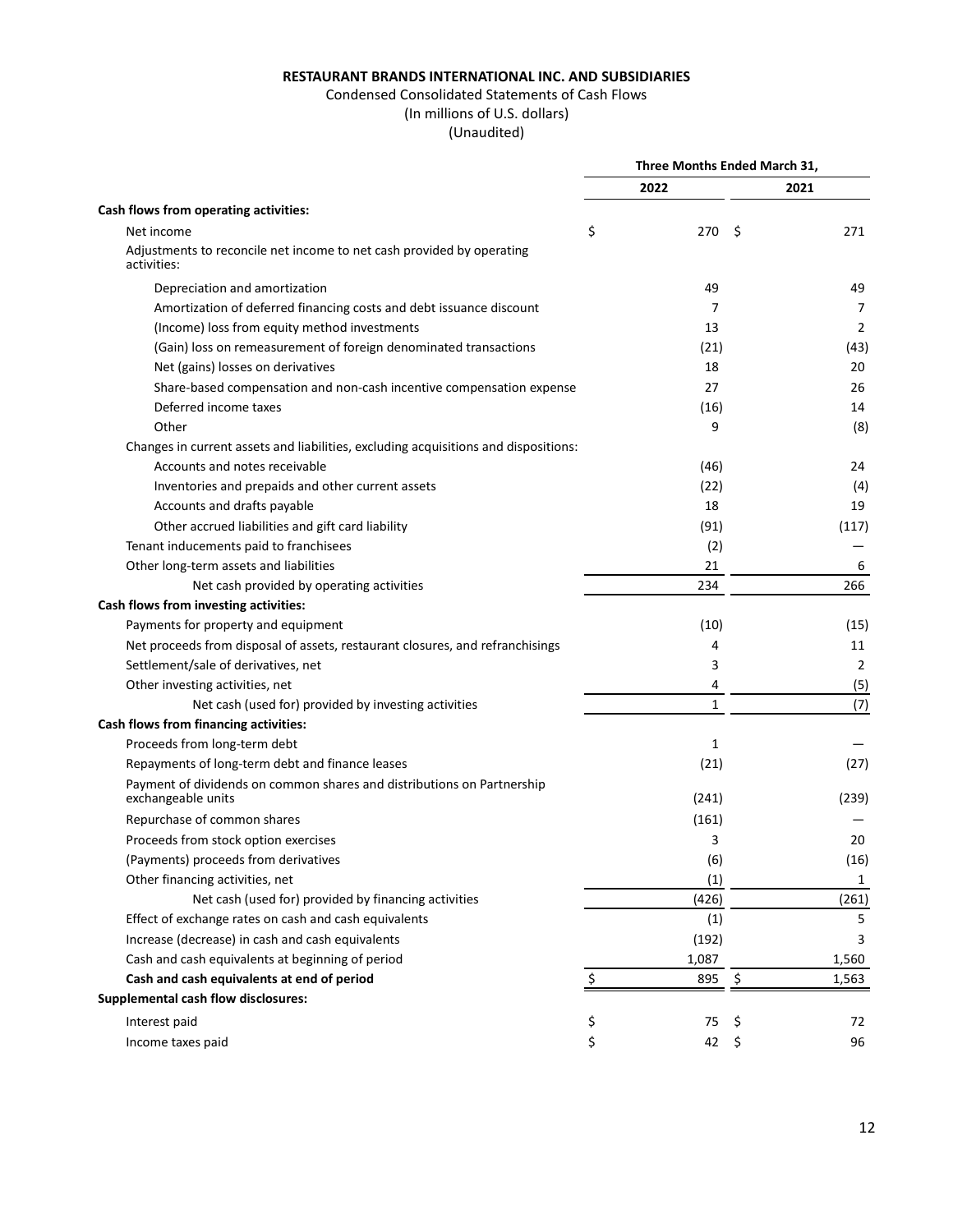Key Operating Metrics

We evaluate our restaurants and assess our business based on the following operating metrics.

System-wide sales growth refers to the percentage change in sales at all franchise restaurants and Company restaurants (referred to as system-wide sales) in one period from the same period in the prior year. Comparable sales refers to the percentage change in restaurant sales in one period from the same prior year period for restaurants that have been open for 13 months or longer for TH, BK and FHS and 17 months or longer for PLK. Additionally, if a restaurant is closed for a significant portion of a month, the restaurant is excluded from the monthly comparable sales calculation. System-wide sales growth and comparable sales are measured on a constant currency basis, which means that results exclude the effect of foreign currency translation ("FX Impact") and are calculated by translating prior year results at current year monthly average exchange rates. We analyze key operating metrics on a constant currency basis as this helps identify underlying business trends, without distortion from the effects of currency movements.

System-wide sales represent sales at all franchise restaurants and company-owned restaurants. We do not record franchise sales as revenues; however, our royalty revenues and advertising fund contributions are calculated based on a percentage of franchise sales.

Net restaurant growth refers to the net increase in restaurant count (openings, net of permanent closures) over a trailing twelve month period, divided by the restaurant count at the beginning of the trailing twelve month period.

These metrics are important indicators of the overall direction of our business, including trends in sales and the effectiveness of each brand's marketing, operations and growth initiatives.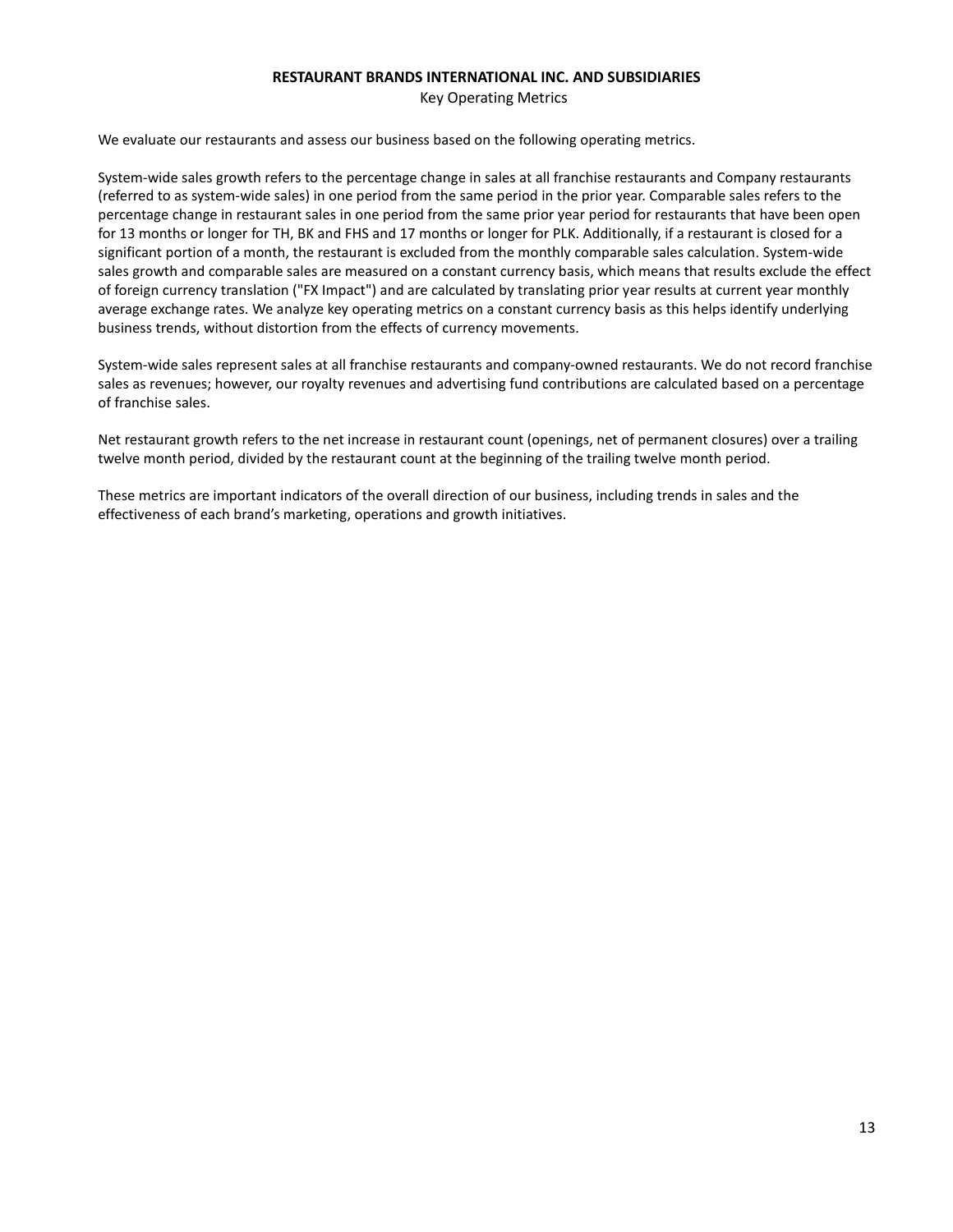| Three Months Ended March 31,         |               |             |        |
|--------------------------------------|---------------|-------------|--------|
| <b>KPIs by Market</b>                | 2022          |             | 2021   |
|                                      |               | (Unaudited) |        |
| <b>System-wide Sales Growth</b>      |               |             |        |
| TH - Canada                          |               | 11.7 %      | (7.3)% |
| TH - Rest of World                   |               | 19.4 %      | 10.9 % |
| TH - Global                          |               | 12.9 %      | (4.9)% |
| BK - US                              |               | 0.2%        | 4.7 %  |
| BK - Rest of World                   |               | 31.2 %      | (0.6)% |
| <b>BK</b> - Global                   |               | 16.5 %      | 1.8 %  |
| PLK - US                             |               | 0.6 %       | 5.7 %  |
| PLK - Rest of World                  |               | 31.6 %      | 17.8 % |
| PLK - Global                         |               | 4.1 %       | 7.0 %  |
| $FHS - US(a)$                        |               | 6.7 %       | 25.6 % |
| FHS - Rest of World (a)              |               | 24.2 %      | 72.2 % |
| FHS - Global (a)                     |               | 7.4 %       | 27.0 % |
| System-wide Sales (in US\$ millions) |               |             |        |
| TH - Canada                          |               | 1,301<br>\$ | 1,165  |
| TH - Rest of World                   | $\frac{5}{5}$ | 255<br>\$   | 214    |
| TH - Global                          |               | \$<br>1,556 | 1,379  |
| BK - US                              |               | 2,375<br>\$ | 2,369  |
| BK - Rest of World                   | $\frac{5}{5}$ | 3,443<br>\$ | 2,804  |
| <b>BK</b> - Global                   |               | \$<br>5,818 | 5,173  |
| PLK - US                             |               | 1,184<br>\$ | 1,182  |
| PLK - Rest of World                  | $\frac{5}{5}$ | 199<br>\$   | 162    |
| PLK - Global                         |               | \$<br>1,383 | 1,344  |
| $FHS - US(a)$                        | \$<br>\$      | 260<br>\$   | 244    |
| FHS - Rest of World (a)              |               | \$<br>12    | 10     |
| FHS - Global (a)                     | \$            | 272 \$      | 254    |
| <b>Comparable Sales</b>              |               |             |        |
| TH - Canada                          |               | 10.1 %      | (3.3)% |
| TH - Rest of World                   |               | (1.2)%      | 5.1 %  |
| TH - Global                          |               | 8.4 %       | (2.3)% |
| BK - US                              |               | (0.5)%      | 6.6 %  |
| BK - Rest of World                   |               | 20.1 %      | (4.6)% |
| BK - Global                          |               | 10.3 %      | 0.7%   |
| PLK - US                             |               | (4.6)%      | 0.9%   |
| PLK - Rest of World                  |               | 9.2 %       | 7.2 %  |
| PLK - Global                         |               | (3.0)%      | 1.5 %  |
| $FHS - US(a)$                        |               | 4.5 %       | 23.9 % |
| FHS - Rest of World (a)              |               | (3.5)%      | 32.2 % |
| FHS - Global (a)                     |               | 4.2 %       | 24.2 % |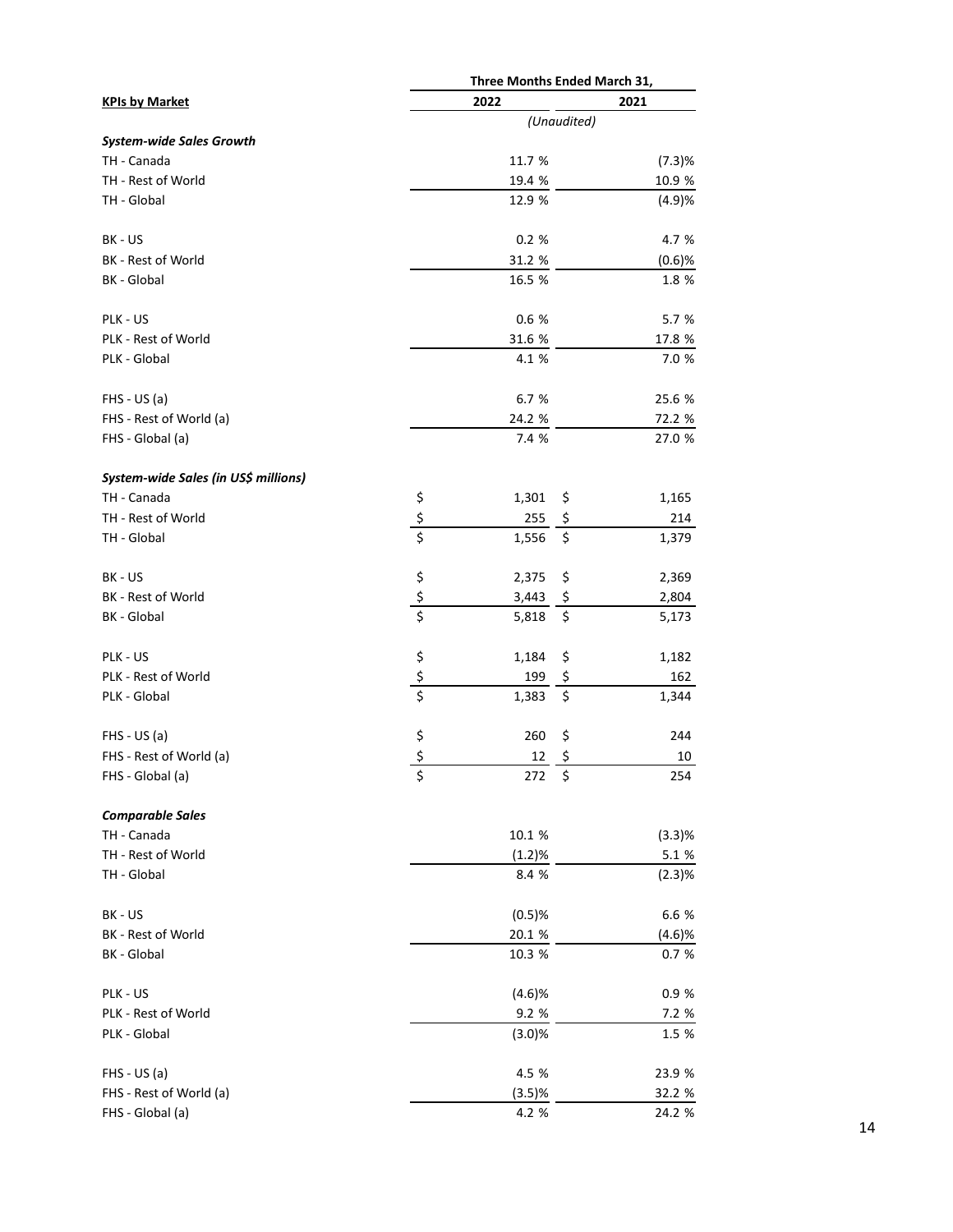|                              | As of          |                |  |  |
|------------------------------|----------------|----------------|--|--|
| <b>KPIs by Market</b>        | March 31, 2022 | March 31, 2021 |  |  |
|                              | (Unaudited)    |                |  |  |
| <b>Net Restaurant Growth</b> |                |                |  |  |
| TH - Canada                  | (0.2)%         | (1.7)%         |  |  |
| TH - Rest of World           | 32.3 %         | 14.0 %         |  |  |
| TH - Global                  | 6.7 %          | 1.3 %          |  |  |
| BK - US                      | (0.1)%         | (2.8)%         |  |  |
| BK - Rest of World           | 5.0%           | 0.4 %          |  |  |
| BK - Global                  | 3.1 %          | (0.8)%         |  |  |
| PLK - US                     | 5.7 %          | 5.6 %          |  |  |
| PLK - Rest of World          | 14.5 %         | 2.4 %          |  |  |
| PLK - Global                 | 7.9 %          | 4.8 %          |  |  |
| $FHS - US(a)$                | 1.0%           | 1.0%           |  |  |
| FHS - Rest of World (a)      | 22.0 %         | 24.2 %         |  |  |
| FHS - Global (a)             | 1.8 %          | 1.7 %          |  |  |
| <b>Restaurant Count</b>      |                |                |  |  |
| TH - Canada                  | 3,928          | 3,935          |  |  |
| TH - Rest of World           | 1,392          | 1,052          |  |  |
| TH - Global                  | 5,320          | 4,987          |  |  |
| BK - US                      | 7,088          | 7,097          |  |  |
| BK - Rest of World           | 12,178         | 11,594         |  |  |
| <b>BK</b> - Global           | 19,266         | 18,691         |  |  |
| PLK - US                     | 2,784          | 2,633          |  |  |
| PLK - Rest of World          | 987            | 862            |  |  |
| PLK - Global                 | 3,771          | 3,495          |  |  |
| $FHS - US(a)$                | 1,169          | 1,157          |  |  |
| FHS - Rest of World (a)      | 50             | 41             |  |  |
| FHS - Global (a)             | 1,219          | 1,198          |  |  |

(a) 2021 Firehouse Subs figures are shown for informational purposes only, consistent with its fiscal calendar.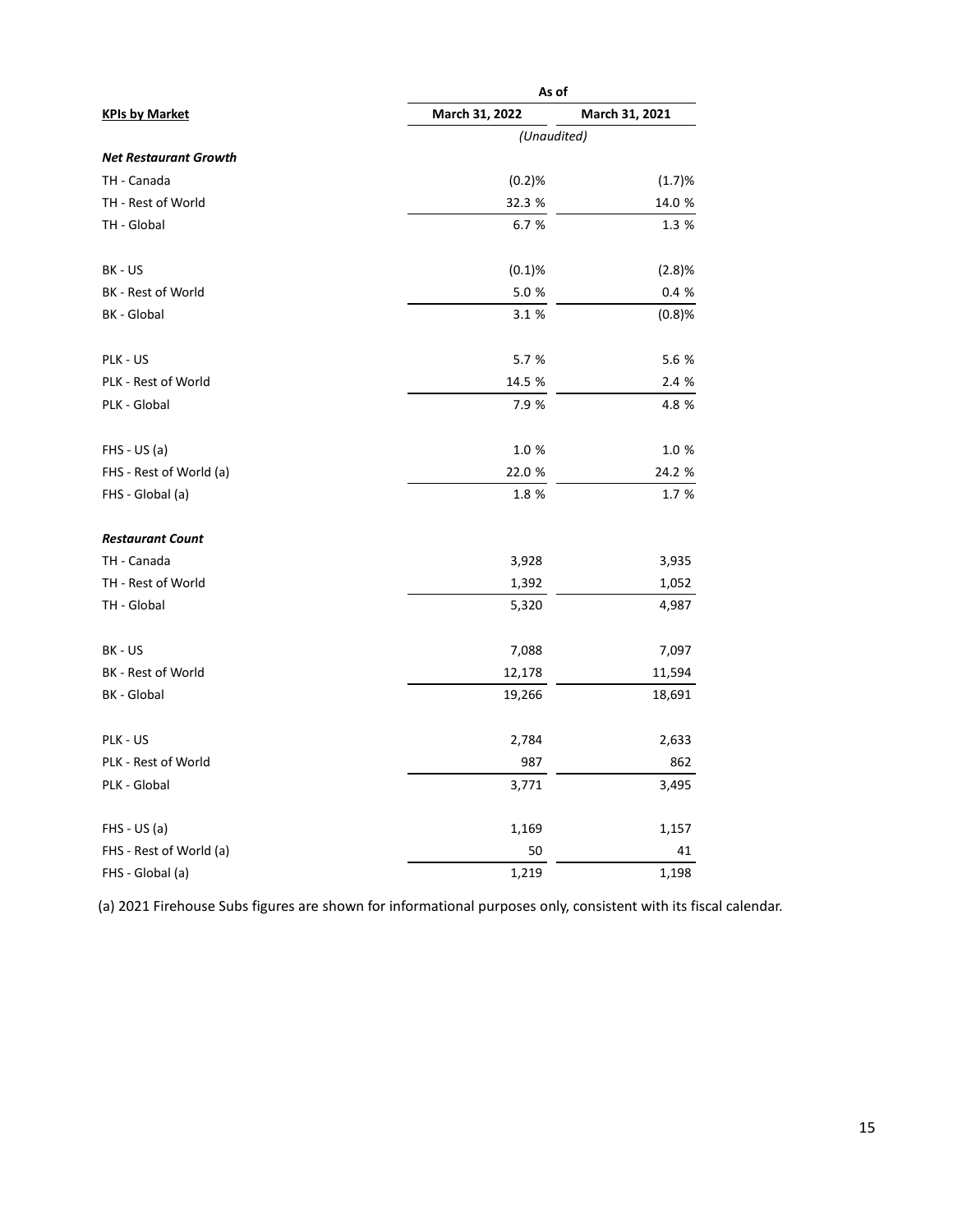## Supplemental Disclosure

(Unaudited)

#### **General and Administrative Expenses**

|                                                                      | Three Months Ended March 31, |  |      |
|----------------------------------------------------------------------|------------------------------|--|------|
| (in US\$ millions)                                                   | 2022                         |  | 2021 |
| Segment G&A TH <sup>(1)</sup>                                        | 29                           |  | 24   |
| Segment G&A BK(1)                                                    | 45                           |  | 35   |
| Segment G&A PLK(1)                                                   | 15                           |  | 14   |
| Segment G&A FHS <sup>(1)</sup>                                       | 8                            |  |      |
| Share-based compensation and non-cash incentive compensation expense | 27                           |  | 26   |
| Depreciation and amortization <sup>(2)</sup>                         | 5                            |  | 4    |
| <b>FHS Transaction costs</b>                                         | 1                            |  |      |
| Corporate restructuring and tax advisory fees                        | 3                            |  |      |
| General and administrative expenses                                  | 133                          |  | 104  |

(1) Segment G&A includes segment general and administrative expenses and excludes share-based compensation and non-cash incentive compensation expense, depreciation and amortization, FHS Transaction costs and corporate restructuring and tax advisory fees.

(2) Segment depreciation and amortization reflects depreciation and amortization included in the respective segment cost of sales, franchise and property expenses and advertising expenses and other services. Depreciation and amortization included in general and administrative expenses reflects all other depreciation and amortization.

## **Other Operating Expenses (Income), net**

|                                                                                                  | Three Months Ended March 31, |             |  |      |  |  |  |  |  |
|--------------------------------------------------------------------------------------------------|------------------------------|-------------|--|------|--|--|--|--|--|
| (in US\$ millions)                                                                               |                              | 2022        |  | 2021 |  |  |  |  |  |
| Net losses (gains) on disposal of assets, restaurant closures, and refranchisings <sup>(3)</sup> |                              | $2^{\circ}$ |  | (2)  |  |  |  |  |  |
| Litigation settlement (gains) and reserves, net                                                  |                              |             |  |      |  |  |  |  |  |
| Net losses (gains) on foreign exchange <sup>(4)</sup>                                            |                              | (21)        |  | (43) |  |  |  |  |  |
| Other, net                                                                                       |                              |             |  |      |  |  |  |  |  |
| Other operating expenses (income), net                                                           |                              | (16)        |  | (42) |  |  |  |  |  |

(3) Net losses (gains) on disposal of assets, restaurant closures, and refranchisings represent sales of properties and other costs related to restaurant closures and refranchisings. Gains and losses recognized in the current period may reflect certain costs related to closures and refranchisings that occurred in previous periods.

(4) Net losses (gains) on foreign exchange is primarily related to revaluation of foreign denominated assets and liabilities.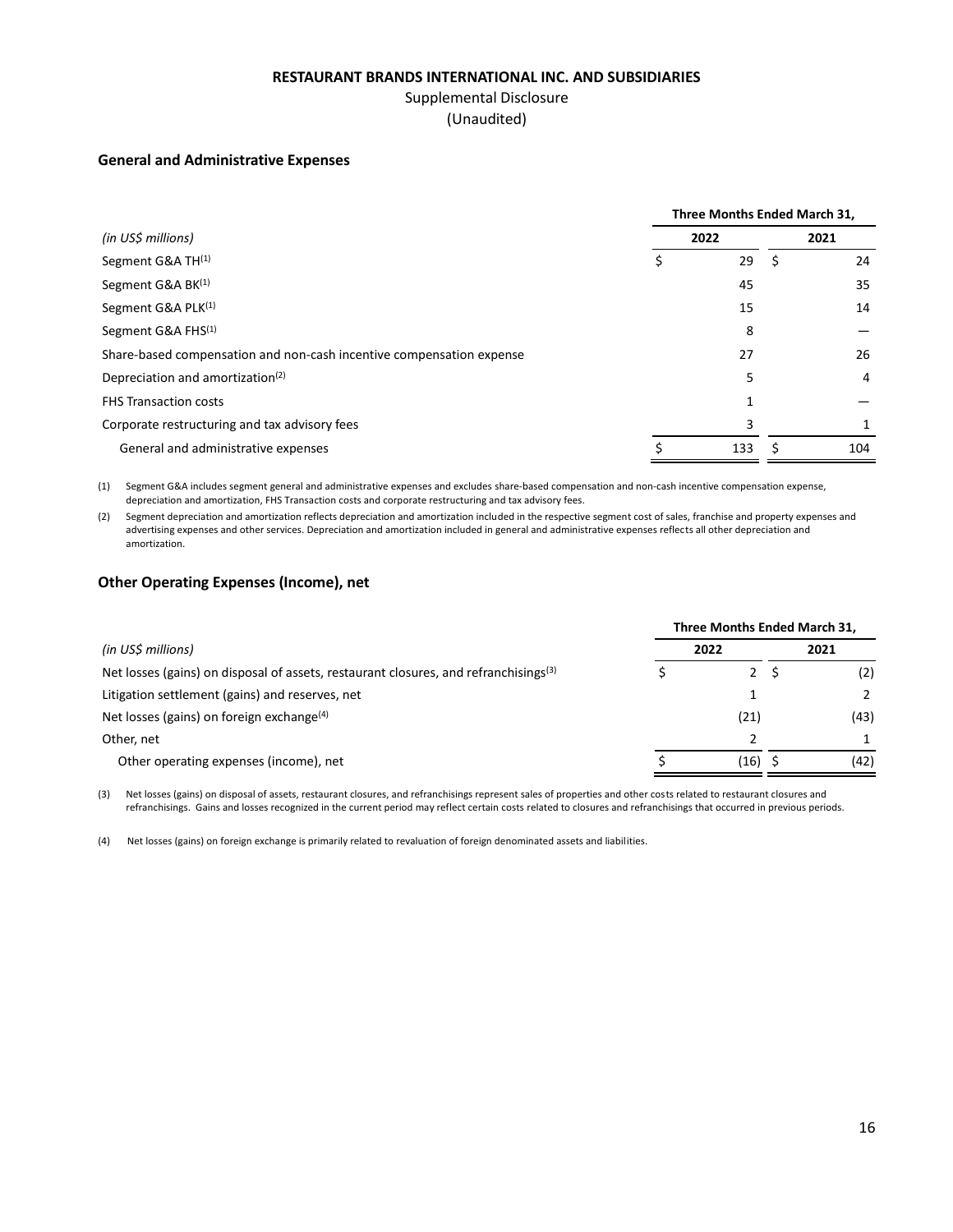## Non-GAAP Financial Measures (Unaudited)

Below, we define the non-GAAP financial measures, provide a reconciliation of each non-GAAP financial measure to the most directly comparable financial measure calculated in accordance with U.S. Generally Accepted Accounting Principles ("GAAP"), and discuss the reasons why we believe this information is useful to management and may be useful to investors. These measures do not have standardized meanings under GAAP and may differ from similarly captioned measures of other companies in our industry.

#### Non-GAAP Measures

To supplement our condensed consolidated financial statements presented on a GAAP basis, RBI reports the following non-GAAP financial measures: EBITDA, Adjusted EBITDA, LTM Adjusted EBITDA, Adjusted Net Income, Adjusted Diluted Earnings per Share ("Adjusted Diluted EPS"), Organic revenue growth, Organic Adjusted EBITDA growth, Free Cash Flow, LTM Free Cash Flow and Net Leverage. We believe that these non-GAAP measures are useful to investors in assessing our operating performance or liquidity, as it provides them with the same tools that management uses to evaluate our performance or liquidity and is responsive to questions we receive from both investors and analysts. By disclosing these non-GAAP measures, we intend to provide investors with a consistent comparison of our operating results and trends for the periods presented.

EBITDA is defined as earnings (net income or loss) before interest expense, net, (gain) loss on early extinguishment of debt, income tax (benefit) expense, and depreciation and amortization and is used by management to measure operating performance of the business. Adjusted EBITDA is defined as EBITDA excluding (i) the non-cash impact of share-based compensation and non-cash incentive compensation expense, (ii) (income) loss from equity method investments, net of cash distributions received from equity method investments, (iii) other operating expenses (income), net, and (iv) income or expense from non-recurring projects and non-operating activities. For the periods referenced, this included non-recurring fees and expenses incurred in connection with the Firehouse Subs acquisition consisting of professional fees, compensation related expenses and integration costs as well as costs from professional advisory and consulting services associated with certain transformational corporate restructuring initiatives that rationalize our structure and optimize cash movements, including services related to significant tax reform legislation, regulations and related restructuring initiatives. Management believes that these types of expenses are either not related to our underlying profitability drivers or not likely to re-occur in the foreseeable future and the varied timing, size and nature of these projects may cause volatility in our results unrelated to the performance of our core business that does not reflect trends of our core operations. Adjusted EBITDA is used by management to measure operating performance of the business, excluding these non-cash and other specifically identified items that management believes are not relevant to management's assessment of our operating performance. Adjusted EBITDA, as defined above, also represents our measure of segment income for each of our four operating segments.

LTM Adjusted EBITDA is defined as Adjusted EBITDA for the last twelve month period to the date reported. See reconciliation of LTM Adjusted EBITDA in the following pages.

Adjusted Net Income is defined as net income excluding (i) franchise agreement amortization as a result of acquisition accounting, (ii) amortization of deferred financing costs and debt issuance discount, (iii) loss on early extinguishment of debt and interest expense, which represents non-cash interest expense related to losses reclassified from accumulated comprehensive income (loss) into interest expense in connection with interest rate swaps de-designated in May 2015, November 2019 and September 2021, (iv) (income) loss from equity method investments, net of cash distributions received from equity method investments, (v) other operating expenses (income), net, and (vi) income or expense from non-recurring projects and non-operating activities (as described above).

Adjusted Diluted EPS is calculated by dividing Adjusted Net Income by the weighted average diluted shares outstanding of RBI during the reporting period. Adjusted Net Income and Adjusted Diluted EPS are used by management to evaluate the operating performance of the business, excluding certain non-cash and other specifically identified items that management believes are not relevant to management's assessment of operating performance or the performance of an acquired business.

Net Leverage is defined as net debt (total debt less cash and cash equivalents) divided by Adjusted EBITDA. Net Leverage is a performance measure that we believe provides investors a more complete understanding of our leverage position and borrowing capacity after factoring in cash and cash equivalents that eventually could be used to repay outstanding debt.

Revenue growth and Adjusted EBITDA growth, on an organic basis, are non-GAAP measures that exclude the impact of FX movements and also exclude the results of Firehouse Subs for the first four full fiscal quarters following the acquisition. Management believes that organic growth is an important metric for measuring the operating performance of our business as it helps identify underlying business trends, without distortion from the effects of FX movements and the Firehouse Subs acquisition. We calculate the impact of FX movements by translating prior year results at current year monthly average exchange rates.

Free Cash Flow is the total of Net cash provided by operating activities minus Payments for property and equipment. Free Cash Flow is a liquidity measure used by management as one factor in determining the amount of cash that is available for working capital needs or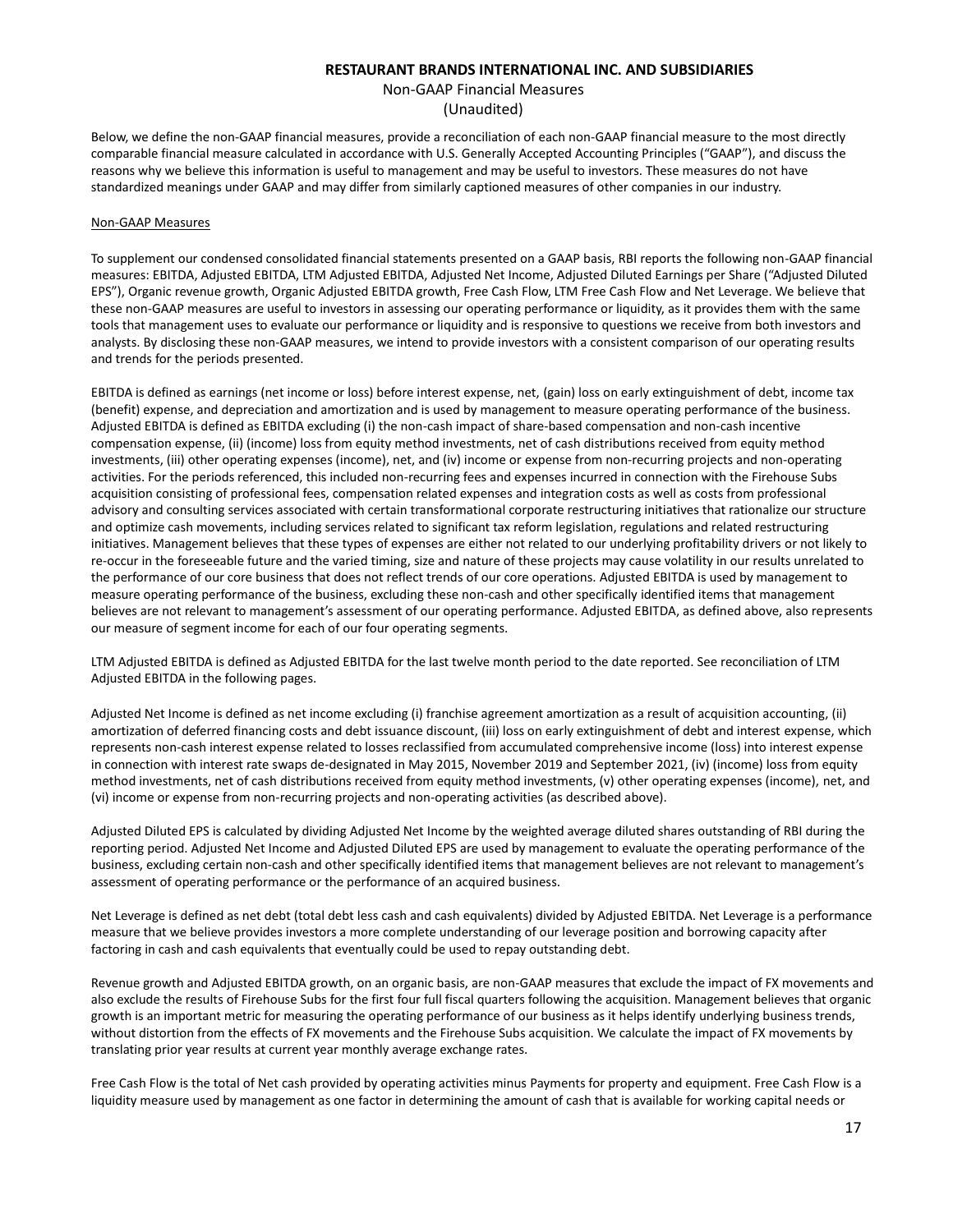other uses of cash, however, it does not represent residual cash flows available for discretionary expenditures. LTM Free Cash Flow is defined as Free Cash Flow for the last twelve month period to the date reported.

## **RESTAURANT BRANDS INTERNATIONAL INC. AND SUBSIDIARIES**

## Non-GAAP Financial Measures Organic Growth in Revenue and Adjusted EBITDA (Unaudited)

| <b>Three Months Ended</b><br>March 31, |    |       |    |                                 |    | Variance |              | <b>FHS Impact</b> |                          | Impact of FX<br><b>Movements</b> | <b>Organic Growth</b>    |    |     |        |
|----------------------------------------|----|-------|----|---------------------------------|----|----------|--------------|-------------------|--------------------------|----------------------------------|--------------------------|----|-----|--------|
| (in US\$ millions)                     |    | 2022  |    | 2021                            |    | \$       | %            |                   | \$                       |                                  | \$                       |    |     | %      |
| Revenue                                |    |       |    |                                 |    |          |              |                   |                          |                                  |                          |    |     |        |
| <b>TH</b>                              | \$ | 829   | \$ | 710                             | \$ | 119      | $16.8 \%$ \$ |                   | $\overline{\phantom{0}}$ | S,                               | $\overline{\phantom{0}}$ | \$ | 119 | 16.9 % |
| BК                                     | Ś  | 443   | Ś. | 407                             | Ś. | 36       | $9.0%$ \$    |                   | $\overline{\phantom{0}}$ | Ś                                | $(8)$ \$                 |    | 44  | 11.0 % |
| <b>PLK</b>                             | Ś. | 148   | Ś  | 143                             | \$ | 5        | $3.5%$ \$    |                   | $\overline{\phantom{0}}$ | \$                               |                          | \$ | 5   | 3.7 %  |
| <b>FHS</b>                             | Ś. | 31    | \$ | $\hspace{0.1mm}-\hspace{0.1mm}$ | \$ | 31       | NM           | Ŝ.                | 31                       | \$                               | —                        | \$ |     | $-$ %  |
| <b>Total Revenues</b>                  |    | 1,451 | Ś  | 1,260                           | Ś  | 191      | $15.2 \%$ \$ |                   | $31 \;$ \$               |                                  | (8)                      | Ś. | 168 | 13.5 % |
| <b>Adjusted EBITDA</b>                 |    |       |    |                                 |    |          |              |                   |                          |                                  |                          |    |     |        |
| TН                                     | \$ | 231   | \$ | 207                             | \$ | 24       | $11.7%$ \$   |                   | $\overline{\phantom{0}}$ | \$                               | $\overline{\phantom{0}}$ | \$ | 24  | 11.8 % |
| BК                                     | \$ | 229   | Ś. | 217                             | Ś. | 12       | $5.5%$ \$    |                   | $-$                      | Š.                               | $(7)$ \$                 |    | 19  | 8.8%   |
| <b>PLK</b>                             | Ś. | 56    | Ś  | 56                              | \$ |          | $0.3 \%$ \$  |                   | $\overline{\phantom{0}}$ | Ŝ.                               |                          | \$ |     | 0.9%   |
| <b>FHS</b>                             |    | 14    | \$ | $\overline{\phantom{m}}$        | \$ | 14       | NM           | - \$              | $14 \; \S$               |                                  |                          | \$ |     | $-$ %  |
| <b>Adjusted EBITDA</b>                 | Ś  | 530   | Ś  | 480                             | \$ | 50       | 10.4 %       | -Ś                | $14 \; \xi$              |                                  | (7)                      | \$ | 43  | 9.2 %  |

Note: Percentage changes may not recalculate due to rounding. NM - not meaningful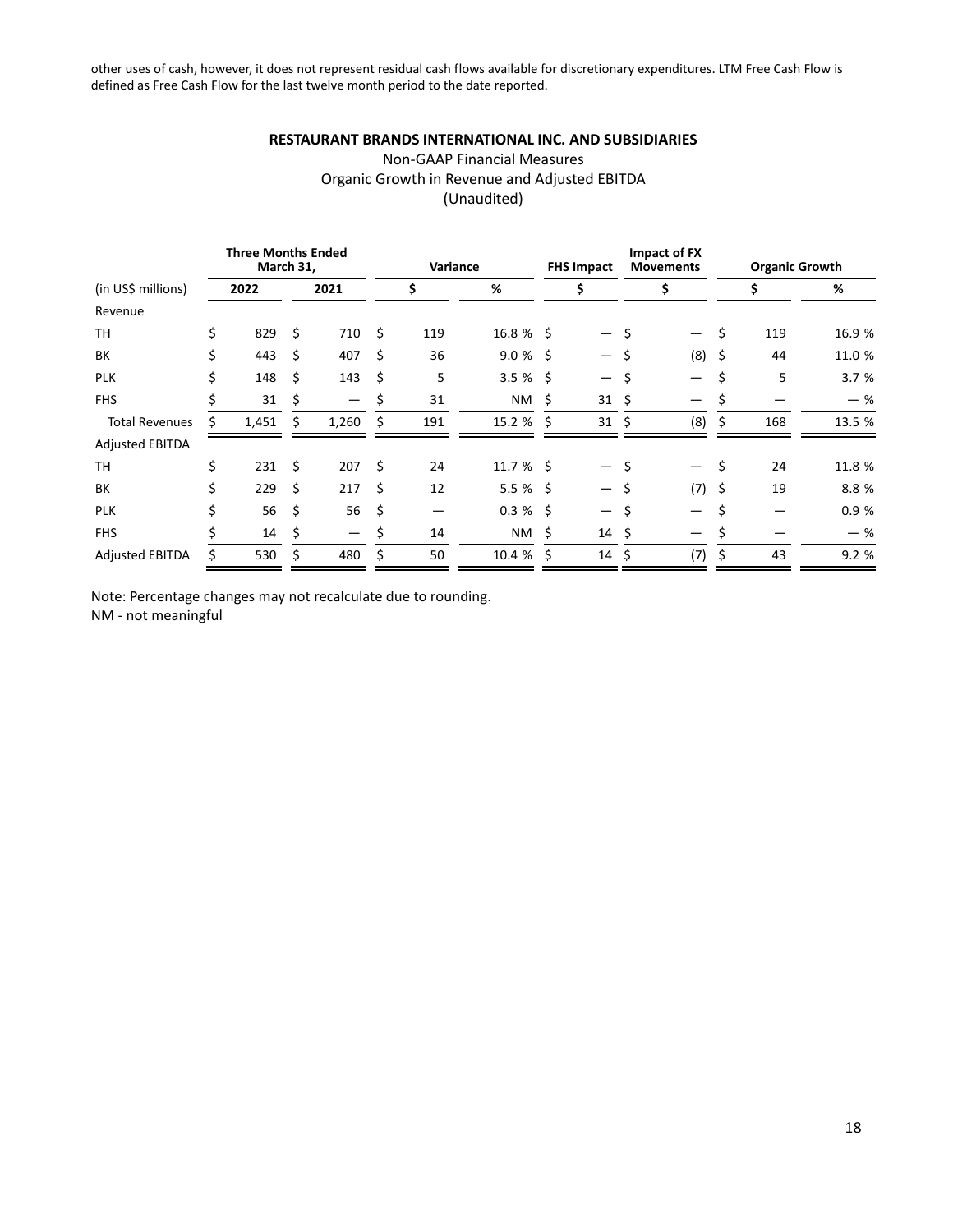## Non-GAAP Financial Measures

## Reconciliation of EBITDA and Adjusted EBITDA to Net Income

(Unaudited)

|                                                                            | Three Months Ended March 31, |      |      |      |  |  |  |  |
|----------------------------------------------------------------------------|------------------------------|------|------|------|--|--|--|--|
| (in US\$ millions)                                                         |                              | 2022 | 2021 |      |  |  |  |  |
| Segment income:                                                            |                              |      |      |      |  |  |  |  |
| TH                                                                         | \$                           | 231  | \$   | 207  |  |  |  |  |
| BК                                                                         |                              | 229  |      | 217  |  |  |  |  |
| <b>PLK</b>                                                                 |                              | 56   |      | 56   |  |  |  |  |
| <b>FHS</b>                                                                 |                              | 14   |      |      |  |  |  |  |
| <b>Adjusted EBITDA</b>                                                     |                              | 530  |      | 480  |  |  |  |  |
| Share-based compensation and non-cash incentive compensation expense $(1)$ |                              | 27   |      | 26   |  |  |  |  |
| FHS Transaction costs <sup>(2)</sup>                                       |                              | 1    |      |      |  |  |  |  |
| Corporate restructuring and tax advisory fees $(3)$                        |                              | 3    |      | 1    |  |  |  |  |
| Impact of equity method investments <sup>(4)</sup>                         |                              | 16   |      | 4    |  |  |  |  |
| Other operating expenses (income), net                                     |                              | (16) |      | (42) |  |  |  |  |
| <b>EBITDA</b>                                                              |                              | 499  |      | 491  |  |  |  |  |
| Depreciation and amortization                                              |                              | 49   |      | 49   |  |  |  |  |
| Income from operations                                                     |                              | 450  |      | 442  |  |  |  |  |
| Interest expense, net                                                      |                              | 127  |      | 124  |  |  |  |  |
| Income tax expense <sup>(5)</sup>                                          |                              | 53   |      | 47   |  |  |  |  |
| Net income                                                                 | \$                           | 270  | \$   | 271  |  |  |  |  |

## **RESTAURANT BRANDS INTERNATIONAL INC. AND SUBSIDIARIES**

#### Non-GAAP Financial Measures

Reconciliation of Net Income to Adjusted Net Income and Adjusted Diluted EPS

|                                                                     | Three Months Ended March 31, |      |    |      |  |  |  |  |
|---------------------------------------------------------------------|------------------------------|------|----|------|--|--|--|--|
| (in US\$ millions, except per share data)                           |                              | 2022 |    | 2021 |  |  |  |  |
| Net income                                                          | \$                           | 270  | \$ | 271  |  |  |  |  |
| Income tax expense <sup>(5)</sup>                                   |                              | 53   |    | 47   |  |  |  |  |
| Income before income taxes                                          |                              | 323  |    | 318  |  |  |  |  |
| Adjustments:                                                        |                              |      |    |      |  |  |  |  |
| Franchise agreement amortization                                    |                              | 8    |    | 8    |  |  |  |  |
| Amortization of deferred financing costs and debt issuance discount |                              |      |    | 7    |  |  |  |  |
| Interest expense and loss on extinguished debt <sup>(6)</sup>       |                              | 16   |    | 8    |  |  |  |  |
| FHS Transaction costs <sup>(2)</sup>                                |                              | 1    |    |      |  |  |  |  |
| Corporate restructuring and tax advisory fees <sup>(3)</sup>        |                              | 3    |    | 1    |  |  |  |  |
| Impact of equity method investments <sup>(4)</sup>                  |                              | 16   |    | 4    |  |  |  |  |
| Other operating expenses (income), net                              |                              | (16) |    | (42) |  |  |  |  |
| Total adjustments                                                   |                              | 35   |    | (14) |  |  |  |  |
| Adjusted income before income taxes                                 |                              | 358  |    | 304  |  |  |  |  |
| Adjusted income tax expense <sup>(5)(7)</sup>                       |                              | 63   |    | 47   |  |  |  |  |
| Adjusted net income                                                 |                              | 295  | \$ | 257  |  |  |  |  |
| Adjusted diluted earnings per share                                 | Ś                            | 0.64 | Ś  | 0.55 |  |  |  |  |
| Weighted average diluted shares outstanding                         |                              | 458  |    | 465  |  |  |  |  |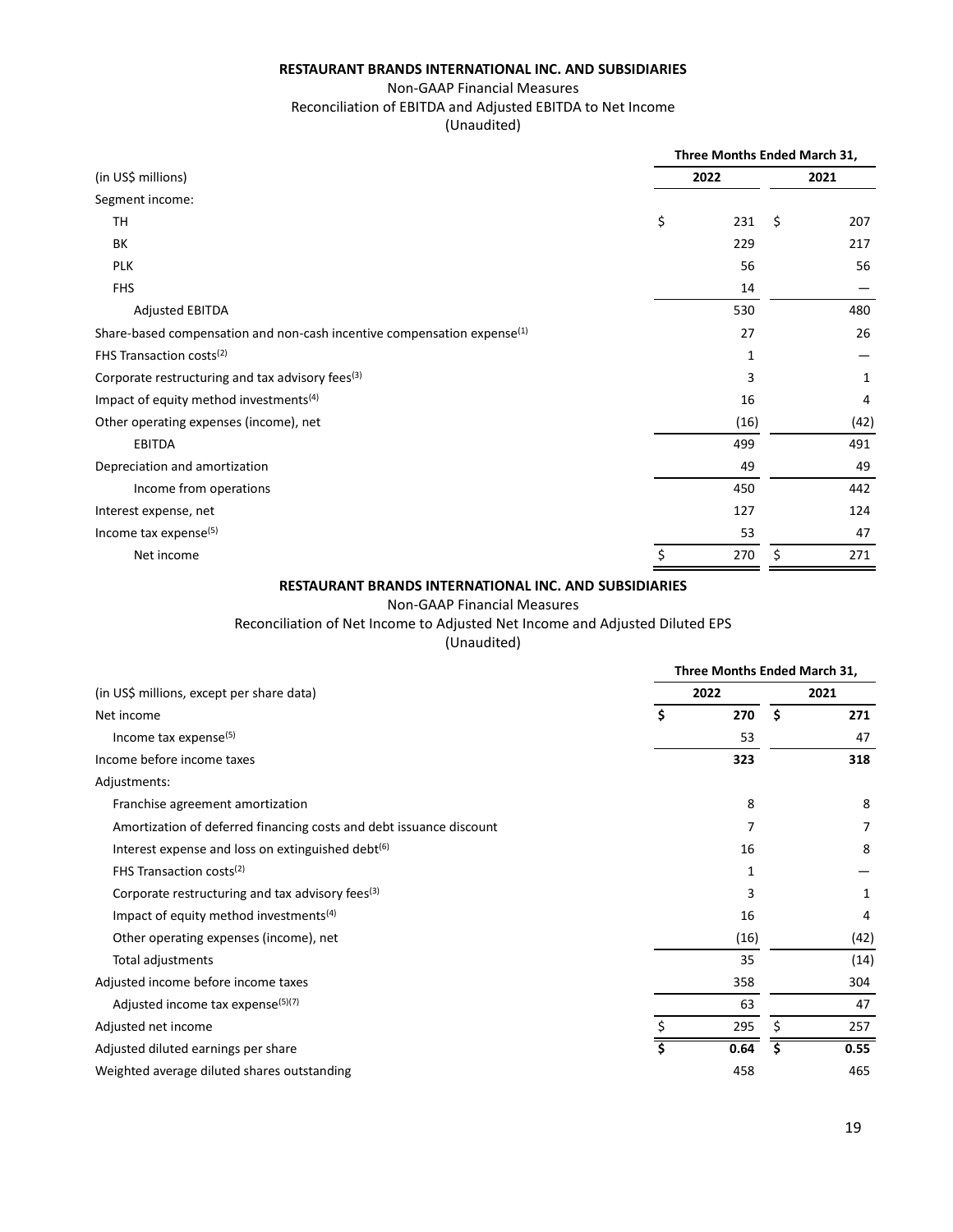## Non-GAAP Financial Measures Net Leverage and Reconciliation of Free Cash Flow (Unaudited)

|                                                                  | As of |                  |  |                |  |  |  |  |
|------------------------------------------------------------------|-------|------------------|--|----------------|--|--|--|--|
| (in US\$ millions, except ratio)                                 |       | March 31, 2022   |  | March 31, 2021 |  |  |  |  |
| Long-term debt, net of current portion                           | \$    | $12,903 \quad $$ |  | 12,386         |  |  |  |  |
| Finance leases, net of current portion                           |       | 337              |  | 318            |  |  |  |  |
| Current portion of long-term debt and finance leases             |       | 105              |  | 112            |  |  |  |  |
| Unamortized deferred financing costs and deferred issue discount |       | 131              |  | 148            |  |  |  |  |
| <b>Total debt</b>                                                |       | 13,476           |  | 12,964         |  |  |  |  |
|                                                                  |       |                  |  |                |  |  |  |  |
| Cash and cash equivalents                                        |       | 895              |  | 1,563          |  |  |  |  |
| Net debt                                                         |       | 12,581           |  | 11,401         |  |  |  |  |
| LTM adjusted EBITDA                                              |       | 2,298            |  | 1,900          |  |  |  |  |
| Net leverage                                                     |       | 5.5x             |  | 6.0x           |  |  |  |  |

|                                              |      |      | Three Months Ended March 31, |     |      |     | <b>Twelve Months Ended</b><br>December 31. |   |       | <b>Twelve Months Ended</b><br>March 31. |             |      |             |  |
|----------------------------------------------|------|------|------------------------------|-----|------|-----|--------------------------------------------|---|-------|-----------------------------------------|-------------|------|-------------|--|
| (in US\$ millions)                           | 2022 |      | 2021                         |     | 2020 |     | 2021                                       |   | 2020  |                                         | 2022        | 2021 |             |  |
| Calculation:                                 | А    |      | B                            |     |      |     | D                                          |   | E     |                                         | $A + D - B$ |      | $B + E - C$ |  |
| Net cash provided by operating<br>activities | 234  | - \$ | 266                          | - Ś | 136  | - S | 1.726                                      | S | 921   | S                                       | 1.694       |      | 1,051       |  |
| Payments for property and<br>equipment       | (10) |      | (15)                         |     | (19) |     | (106)                                      |   | (117) |                                         | (101)       |      | (113)       |  |
| <b>Free Cash flow</b>                        | 224  |      | 251                          |     | 117  |     | 1,620                                      |   | 804   |                                         | 1,593       |      | 938         |  |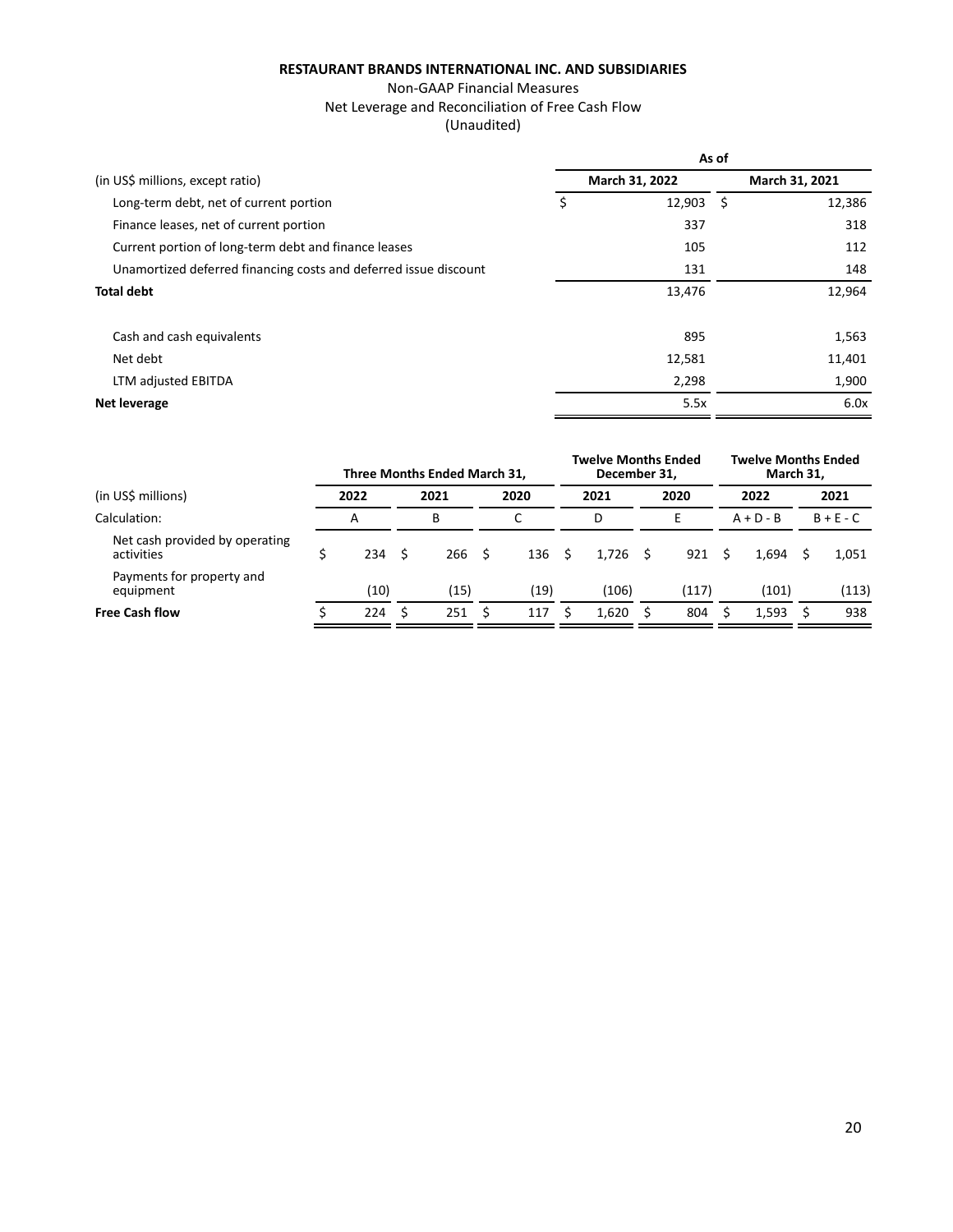## Non-GAAP Financial Measures Reconciliation of EBITDA and Adjusted EBITDA to Net Income (Unaudited)

|                                                                                           |    |      | Three Months Ended March 31, |    |              |    | <b>Twelve Months Ended</b><br>December 31, |    |       | <b>Twelve Months Ended</b><br>March 31, |       |                     |       |
|-------------------------------------------------------------------------------------------|----|------|------------------------------|----|--------------|----|--------------------------------------------|----|-------|-----------------------------------------|-------|---------------------|-------|
| (in US\$ millions)                                                                        |    | 2022 | 2021                         |    | 2020         |    | 2021                                       |    | 2020  |                                         | 2022  | 2021<br>$B + E - C$ |       |
| Calculation:                                                                              | A  |      | B                            | C  |              |    | D                                          | E  |       | $A + D - B$                             |       |                     |       |
| Segment income:                                                                           |    |      |                              |    |              |    |                                            |    |       |                                         |       |                     |       |
| <b>TH</b>                                                                                 | \$ | 231  | \$<br>207                    | \$ | 189          | \$ | 997                                        | \$ | 823   | \$                                      | 1,021 | \$                  | 841   |
| BK                                                                                        |    | 229  | 217                          |    | 200          |    | 1,021                                      |    | 823   |                                         | 1,033 |                     | 840   |
| <b>PLK</b>                                                                                |    | 56   | 56                           |    | 55           |    | 228                                        |    | 218   |                                         | 228   |                     | 219   |
| <b>FHS</b>                                                                                |    | 14   |                              |    |              |    | $\overline{2}$                             |    |       |                                         | 16    |                     |       |
| <b>Adjusted EBITDA</b>                                                                    |    | 530  | 480                          |    | 444          |    | 2,248                                      |    | 1,864 |                                         | 2,298 |                     | 1,900 |
| Share-based compensation and<br>non-cash incentive compensation<br>expense <sup>(1)</sup> |    | 27   | 26                           |    | 21           |    | 102                                        |    | 84    |                                         | 103   |                     | 89    |
| FHS Transaction costs <sup>(2)</sup>                                                      |    | 1    |                              |    |              |    | 18                                         |    |       |                                         | 19    |                     |       |
| Corporate restructuring and tax<br>advisory fees <sup>(3)</sup>                           |    | 3    | 1                            |    | $\mathbf{1}$ |    | 16                                         |    | 16    |                                         | 18    |                     | 16    |
| Impact of equity method<br>investments <sup>(4)</sup>                                     |    | 16   | 4                            |    | 4            |    | 25                                         |    | 48    |                                         | 37    |                     | 48    |
| Other operating expenses<br>(income), net                                                 |    | (16) | (42)                         |    | (16)         |    | 7                                          |    | 105   |                                         | 33    |                     | 79    |
| <b>EBITDA</b>                                                                             |    | 499  | 491                          |    | 434          |    | 2,080                                      |    | 1,611 |                                         | 2,088 |                     | 1,668 |
| Depreciation and amortization                                                             |    | 49   | 49                           |    | 45           |    | 201                                        |    | 189   |                                         | 201   |                     | 193   |
| Income from operations                                                                    |    | 450  | 442                          |    | 389          |    | 1,879                                      |    | 1,422 |                                         | 1,887 |                     | 1,475 |
| Interest expense, net                                                                     |    | 127  | 124                          |    | 119          |    | 505                                        |    | 508   |                                         | 508   |                     | 513   |
| Loss on early extinguishment of                                                           |    |      |                              |    |              |    | 11                                         |    | 98    |                                         | 11    |                     | 98    |
| Income tax expense <sup>(5)</sup>                                                         |    | 53   | 47                           |    | 46           |    | 110                                        |    | 66    |                                         | 116   |                     | 67    |
| Net income                                                                                | \$ | 270  | \$<br>271                    | Ś. | 224          | Ś. | 1,253                                      | \$ | 750   | \$                                      | 1,252 | \$                  | 797   |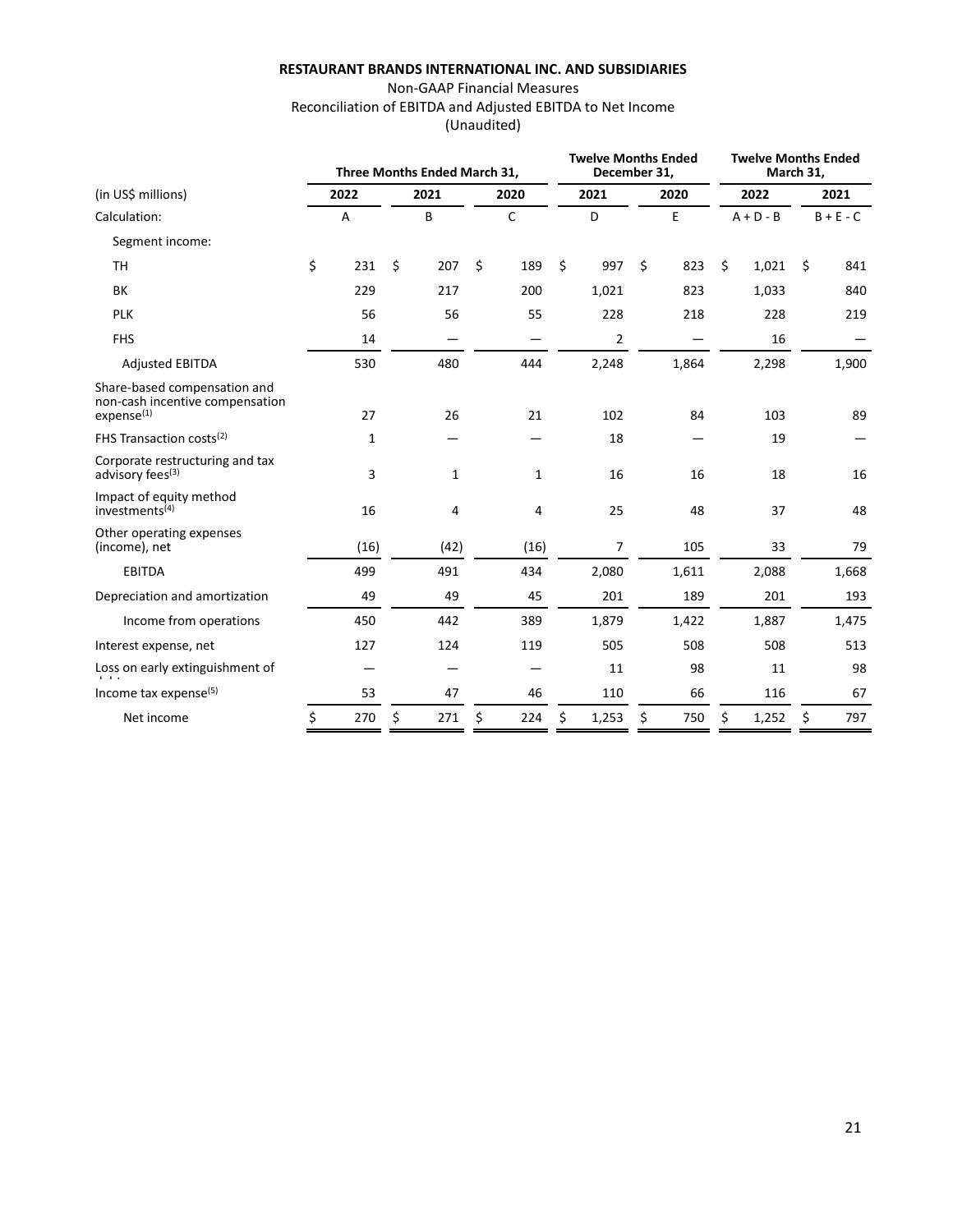## **Non-GAAP Financial Measures**

#### Footnotes to Reconciliation Tables

- (1) Represents share-based compensation expense associated with equity awards for the periods indicated; also includes the portion of annual non-cash incentive compensation expense that eligible employees elected to receive or are expected to elect to receive as common equity in lieu of their 2021 and 2022 cash bonus, respectively.
- (2) In connection with the acquisition of Firehouse Subs, we incurred certain non-recurring general and administrative expenses during the three months ended March 31, 2022, primarily consisting of professional fees, compensation related expenses and integration costs.
- (3) Costs arising primarily from professional advisory and consulting services associated with certain transformational corporate restructuring initiatives that rationalize our structure and optimize cash movements, including services related to significant tax reform legislation, regulations and related restructuring initiatives.
- (4) Represents (i) (income) loss from equity method investments and (ii) cash distributions received from our equity method investments. Cash distributions received from our equity method investments is included in segment income.
- (5) The effective tax rate was reduced by 0.1% for the three months ended March 31, 2022 and our adjusted effective tax rate was reduced by 0.1% for the three months ended March 31, 2022 as a result of excess tax benefits from equitybased compensation. The effective tax rate was reduced by 2.1% for the three months ended March 31, 2021 and our adjusted effective tax rate was reduced by 2.2% for the three months ended March 31, 2021 as a result of excess tax benefits from equity-based compensation.
- (6) Represents loss on early extinguishment of debt and interest expense. Interest expense included in this amount represents non-cash interest expense related to losses reclassified from accumulated comprehensive income (loss) into interest expense in connection with interest rate swaps de-designated in May 2015, November 2019 and September 2021.
- (7) Adjusted income tax expense includes the tax impact of the non-GAAP adjustments and is calculated using our statutory tax rate in the jurisdiction in which the costs were incurred.